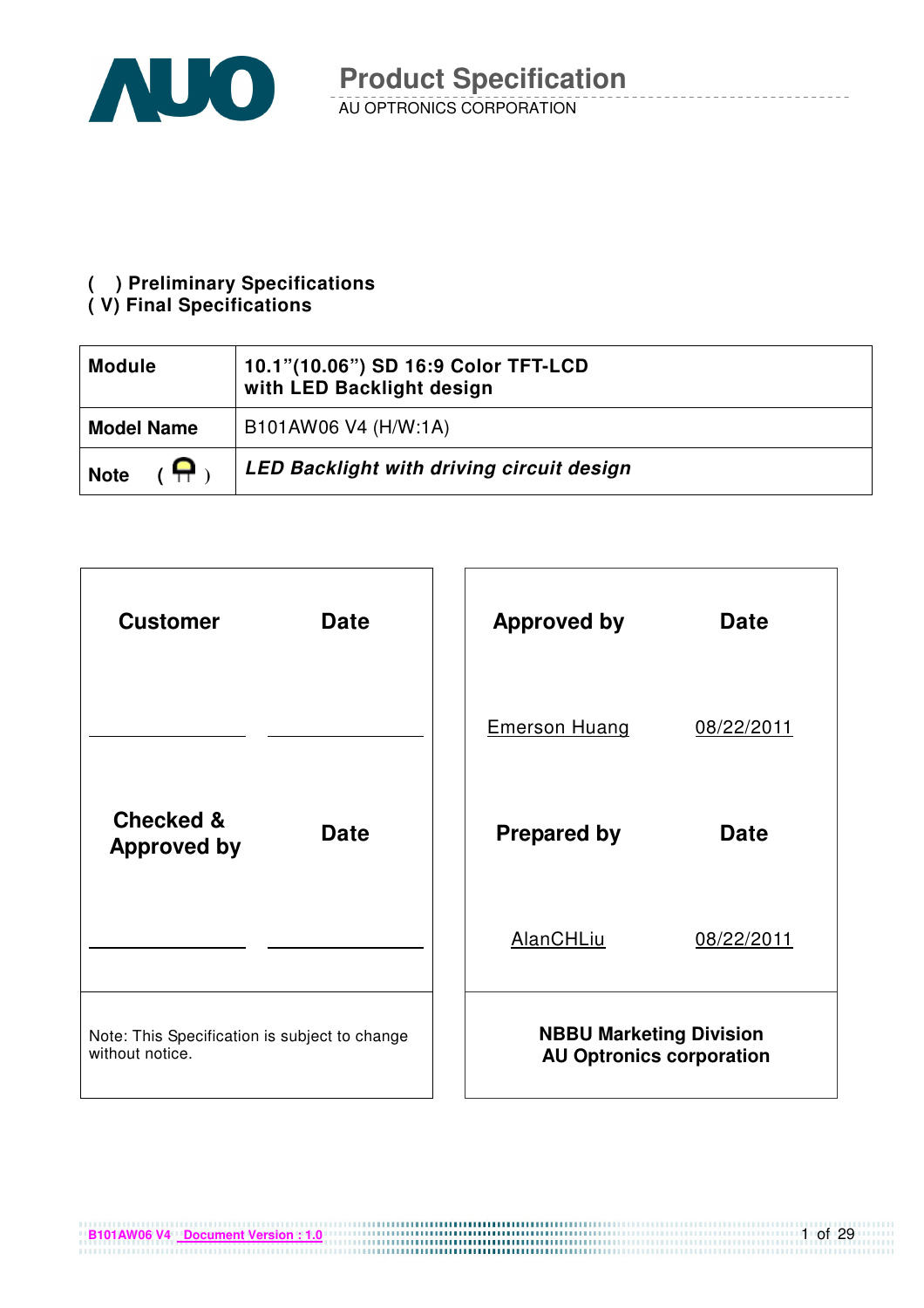

# **Contents**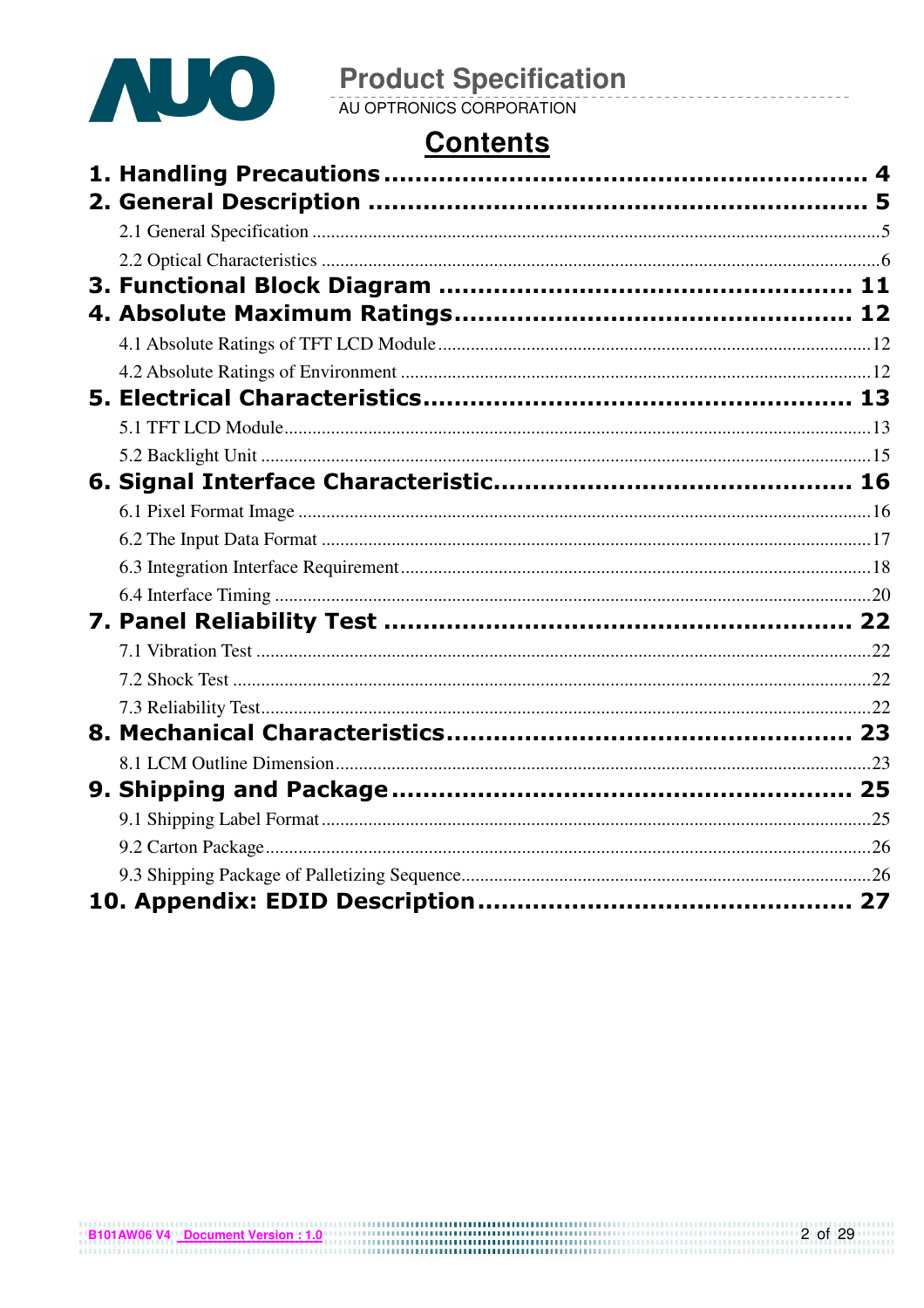

AU OPTRONICS CORPORATION

# **Record of Revision**

|     | Old description<br><b>Version and Date</b><br>Page |     |                                   | <b>New Description</b>        | Remark |
|-----|----------------------------------------------------|-----|-----------------------------------|-------------------------------|--------|
| 0.1 | 2010/12/21                                         | All | <b>First Edition for Customer</b> |                               |        |
| 0.2 | 2010/12/28                                         | 21  |                                   | Modify LVDS_EN timing drawing |        |
| 1.0 | 2011/8/22                                          | All |                                   | First version                 |        |
|     |                                                    |     |                                   |                               |        |
|     |                                                    |     |                                   |                               |        |
|     |                                                    |     |                                   |                               |        |
|     |                                                    |     |                                   |                               |        |
|     |                                                    |     |                                   |                               |        |
|     |                                                    |     |                                   |                               |        |
|     |                                                    |     |                                   |                               |        |
|     |                                                    |     |                                   |                               |        |
|     |                                                    |     |                                   |                               |        |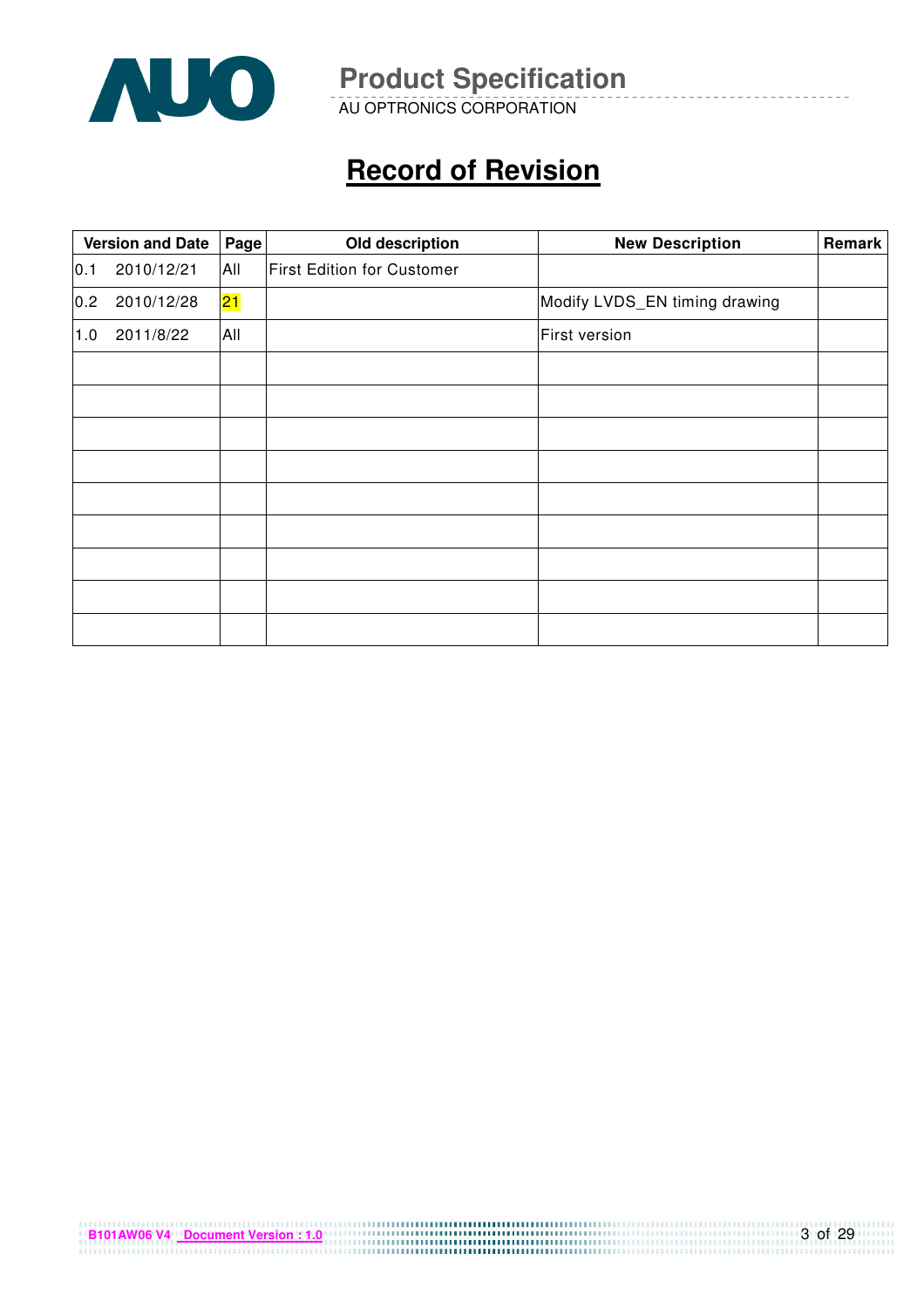

#### AU OPTRONICS CORPORATION

### **1. Handling Precautions**

- 1) Since front polarizer is easily damaged, pay attention not to scratch it.
- 2) Be sure to turn off power supply when inserting or disconnecting from input connector.
- 3) Wipe off water drop immediately. Long contact with water may cause discoloration or spots.
- 4) When the panel surface is soiled, wipe it with absorbent cotton or other soft cloth.
- 5) Since the panel is made of glass, it may break or crack if dropped or bumped on hard surface.
- 6) Since CMOS LSI is used in this module, take care of static electricity and insure human earth when handling.
- 7) Do not open nor modify the Module Assembly.
- 8) Do not press the reflector sheet at the back of the module to any directions.
- 9) At the insertion or removal of the Signal Interface Connector, be sure not to rotate nor tilt the Interface Connector of the TFT Module.
- 11) After installation of the TFT Module into an enclosure (Notebook PC Bezel, for example), do not twist nor bend the TFT Module even momentary. At designing the enclosure, it should be taken into consideration that no bending/twisting forces are applied to the TFT Module from outside. Otherwise the TFT Module may be damaged.
- 12) Small amount of materials having no flammability grade is used in the LCD module. The LCD module should be supplied by power complied with requirements of Limited Power Source (IEC60950 or UL1950), or be applied exemption.
- 13) Disconnecting power supply before handling LCD modules, it can prevent electric shock, DO NOT TOUCH the electrode parts, cables, connectors and LED circuit part of TFT module that a LED light bar build in as a light source of back light unit. It can prevent electrostic breakdown.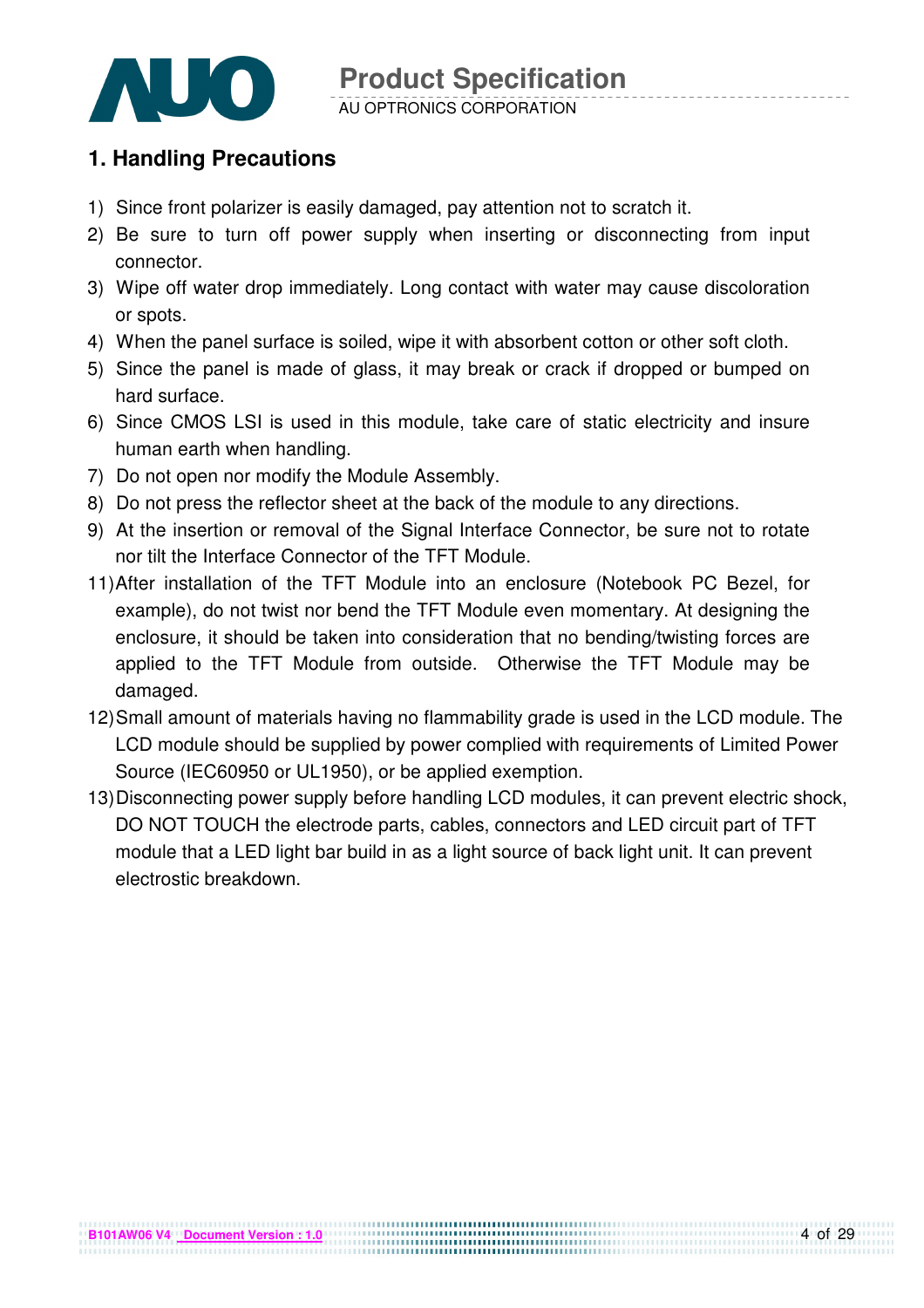

AU OPTRONICS CORPORATION

### **2. General Description**

B101AW06 V4 is a Color Active Matrix Liquid Crystal Display composed of a TFT LCD panel, a driver circuit, and LED backlight system. The screen format is intended to support the 16:9 SD, 1024(H) x600(V) screen and 262k colors (RGB 6-bits data driver) with LED backlight driving circuit. All input signals are LVDS interface compatible.

B101AW06 V4 is designed for a display unit of notebook style personal computer and industrial machine.

### **2.1 General Specification**

The following items are characteristics summary on the table at 25  $\degree$ C condition:

| <b>Items</b>                                               | <b>Unit</b>            | <b>Specifications</b>                                      |                                        |       |       |  |
|------------------------------------------------------------|------------------------|------------------------------------------------------------|----------------------------------------|-------|-------|--|
| Screen Diagonal                                            | [mm]                   | 255.537                                                    |                                        |       |       |  |
| <b>Active Area</b>                                         | [mm]                   |                                                            | 222.72 (H) X125.28 (V)                 |       |       |  |
| Pixels H x V                                               |                        | 1024x 600x 3(RGB)                                          |                                        |       |       |  |
| <b>Pixel Pitch</b>                                         | [mm]                   | 0.2175 (H)X0.2088 (V)                                      |                                        |       |       |  |
| <b>Pixel Format</b>                                        |                        | R.G.B. Horizontal Stripe                                   |                                        |       |       |  |
| Display Mode                                               |                        | Normally White                                             |                                        |       |       |  |
| White Luminance (ILED=20mA)<br>(Note: ILED is LED current) | $\lceil cd/m^2 \rceil$ | 200 typ. (5 points average)<br>170 min. (5 points average) |                                        |       |       |  |
| <b>Luminance Uniformity</b>                                |                        | 1.25 max. (5 points)                                       |                                        |       |       |  |
| <b>Contrast Ratio</b>                                      |                        | 400 typ                                                    |                                        |       |       |  |
| <b>Response Time</b>                                       | [ms]                   | 16 typ / 25 Max                                            |                                        |       |       |  |
| Nominal Input Voltage VDD                                  | [Volt]                 | $+3.3$ typ.                                                |                                        |       |       |  |
| <b>Power Consumption</b>                                   | [Watt]                 |                                                            | 2.6 max. (Include Logic and Blu power) |       |       |  |
| Weight                                                     | [Grams]                | 175 max.                                                   |                                        |       |       |  |
| <b>Physical Size</b>                                       | [mm]                   |                                                            | Min.                                   | Typ.  | Max.  |  |
| <b>Include bracket</b>                                     |                        | Length                                                     | 242.5                                  | 243.0 | 243.5 |  |
|                                                            |                        | Width                                                      | 146.0                                  | 146.5 | 147.0 |  |
|                                                            |                        | <b>Thickness</b>                                           |                                        |       | 3.6   |  |
| <b>Electrical Interface</b>                                |                        | 1 channel LVDS                                             |                                        |       |       |  |
| <b>Glass Thickness</b>                                     | [mm]                   | 0.5                                                        |                                        |       |       |  |
| <b>Surface Treatment</b>                                   |                        | Anti-Glare                                                 |                                        |       |       |  |
| <b>Support Color</b>                                       |                        |                                                            | 262K colors (RGB 6-bit)                |       |       |  |

................................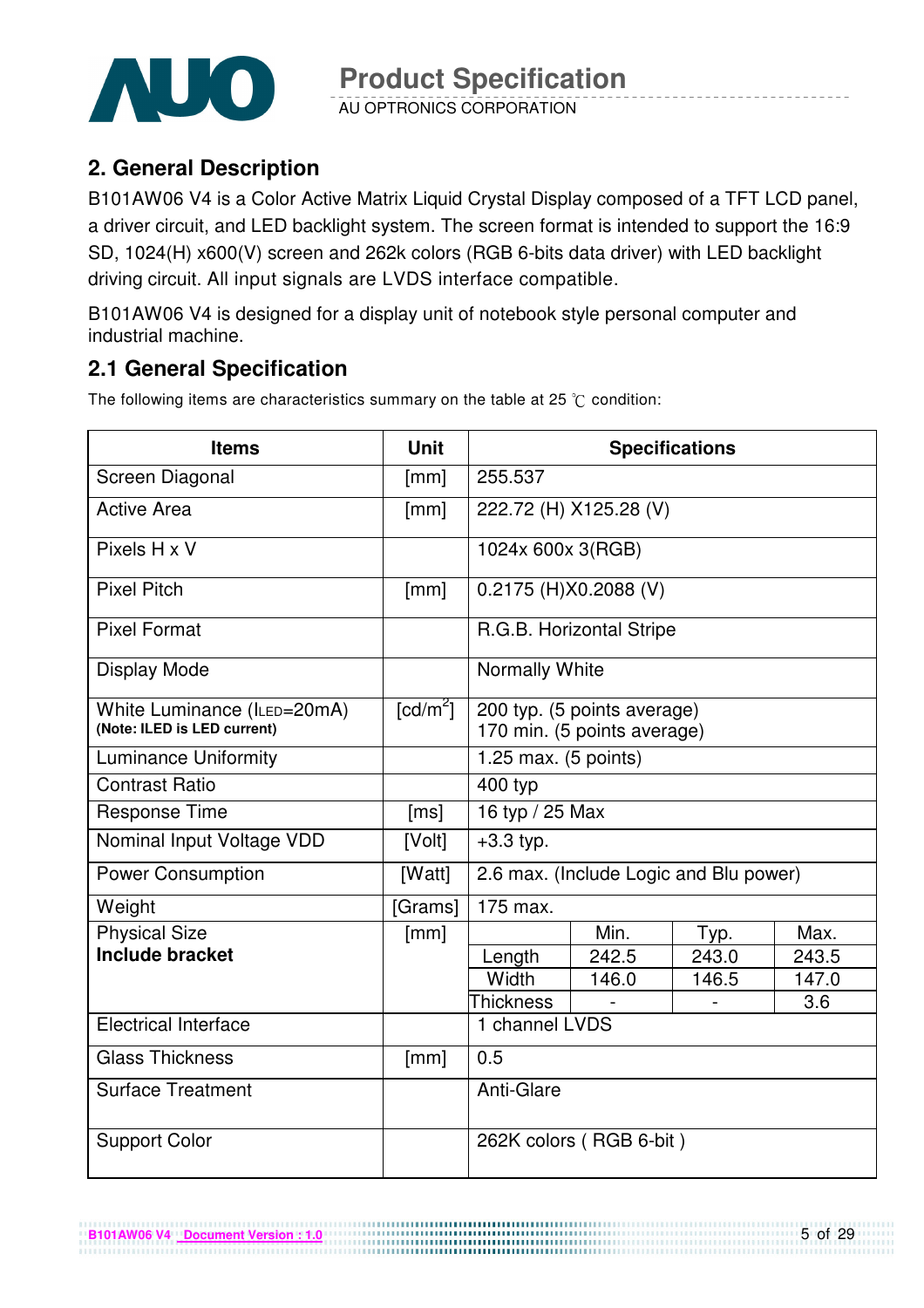

AU OPTRONICS CORPORATION

| Temperature Range       |                               |                        |
|-------------------------|-------------------------------|------------------------|
| Operating               | $\mathsf{I}^\circ\mathsf{Cl}$ | 0 to $+50$             |
| Storage (Non-Operating) | $\mathsf{I}^\circ\mathsf{Cl}$ | $-20$ to $+60$         |
| <b>RoHS Compliance</b>  |                               | <b>RoHS Compliance</b> |

### **2.2 Optical Characteristics**

The optical characteristics are measured under stable conditions at 25°C (Room Temperature) :

| Item                                                |              | <b>Symbol</b> | <b>Conditions</b>            |         | Min.           | Typ.           | Max.           | <b>Unit</b>     | <b>Note</b>             |
|-----------------------------------------------------|--------------|---------------|------------------------------|---------|----------------|----------------|----------------|-----------------|-------------------------|
| <b>White Luminance</b><br>ILED=20mA                 |              |               | 5 points average             |         | 170            | 200            | $\blacksquare$ | $\text{cd/m}^2$ | 1, 4, 5.                |
|                                                     |              | $\theta$ R    | <b>Horizontal</b><br>(Right) |         | 40             | 45             |                |                 |                         |
| <b>Viewing Angle</b>                                |              | $\theta$ L    | $CR = 10$                    | (Left)  | 40             | 45             |                | degree          |                         |
|                                                     |              | ψн            | <b>Vertical</b>              | (Upper) | 10             | 15             |                |                 | 4, 9                    |
|                                                     |              | $\phi_L$      | $CR = 10$                    | (Lower) | 30             | 35             |                |                 |                         |
| Luminance<br><b>Uniformity</b>                      |              | $\delta$ 5P   | <b>5 Points</b>              |         |                | $\blacksquare$ | 1.25           |                 | 1, 3, 4                 |
| Luminance<br><b>Uniformity</b>                      |              | $\delta$ 13P  | <b>13 Points</b>             |         |                | $\blacksquare$ | 1.60           |                 | 2, 3, 4                 |
| <b>Contrast Ratio</b>                               |              | <b>CR</b>     |                              |         | 300            | 400            |                |                 | 4, 6                    |
| <b>Cross talk</b>                                   |              | %             |                              |         |                |                | 4              |                 | 4, 7                    |
|                                                     |              | $T_{r}$       | <b>Rising</b>                |         | ۰              | 9              | $\blacksquare$ |                 |                         |
| <b>Response Time</b>                                |              | $T_f$         | <b>Falling</b>               |         | $\blacksquare$ | $\overline{7}$ |                | msec            | 4, 8                    |
|                                                     |              | $T_{\rm RT}$  | <b>Rising + Falling</b>      |         |                | 16             | 25             |                 |                         |
| <b>Red</b>                                          |              | <b>Rx</b>     |                              |         | 0.562          | 0.592          | 0.622          |                 |                         |
|                                                     |              | <b>Ry</b>     |                              | 0.316   | 0.346          | 0.376          |                |                 |                         |
|                                                     | <b>Green</b> | Gx            |                              |         |                | 0.329          | 0.359          |                 |                         |
| Color /<br><b>Chromaticity</b><br><b>Coodinates</b> |              | Gy            |                              |         | 0.512          | 0.542          | 0.572          |                 |                         |
|                                                     |              | <b>Bx</b>     | <b>CIE 1931</b>              |         | 0.119          | 0.149          | 0.179          |                 | $\overline{\mathbf{4}}$ |
|                                                     | <b>Blue</b>  | <b>By</b>     |                              |         | 0.115          | 0.145          | 0.175          |                 |                         |
|                                                     |              | Wx            |                              |         | 0.263          | 0.313          | 0.363          |                 |                         |
|                                                     | <b>White</b> | <b>Wy</b>     |                              |         | 0.279          | 0.329          | 0.379          |                 |                         |
| <b>NTSC</b>                                         |              | $\%$          |                              |         |                | 45             |                |                 |                         |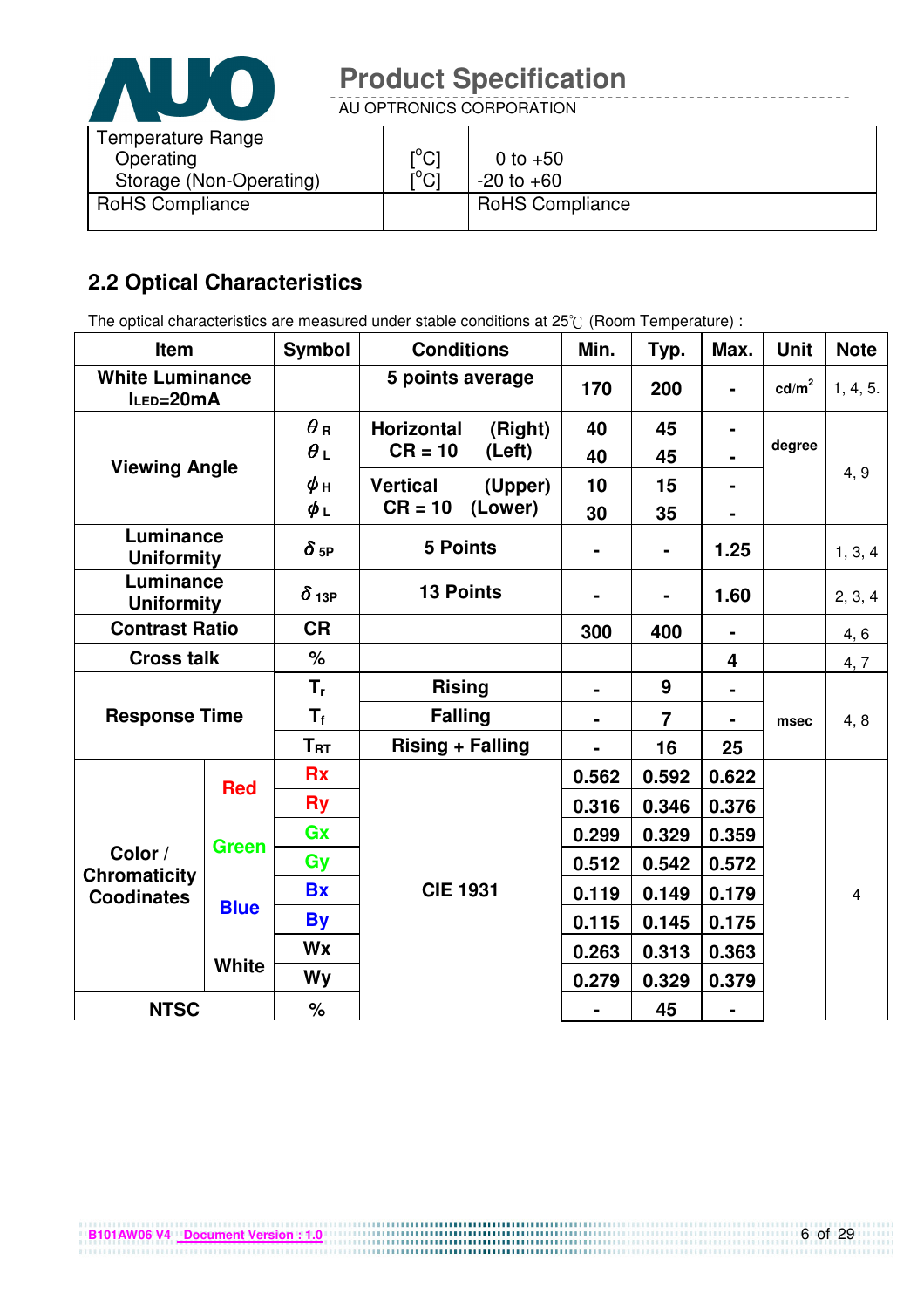

AU OPTRONICS CORPORATION

**Note 1**: 5 points position (Ref: Active area)



**Note 2**: 13 points position (Ref: Active area)



**Note 3**: The luminance uniformity of 5 or13 points is defined by dividing the maximum luminance values by the minimum test point luminance

|              | Maximum Brightness of five points     |
|--------------|---------------------------------------|
| $\delta$ ws  | Minimum Brightness of five points     |
|              | Maximum Brightness of thirteen points |
| $\delta$ W13 | Minimum Brightness of thirteen points |

#### **Note 4**: Measurement method

The LCD module should be stabilized at given temperature for 30 minutes to avoid abrupt temperature change during measuring. In order to stabilize the luminance, the measurement should be executed after lighting

7 of 29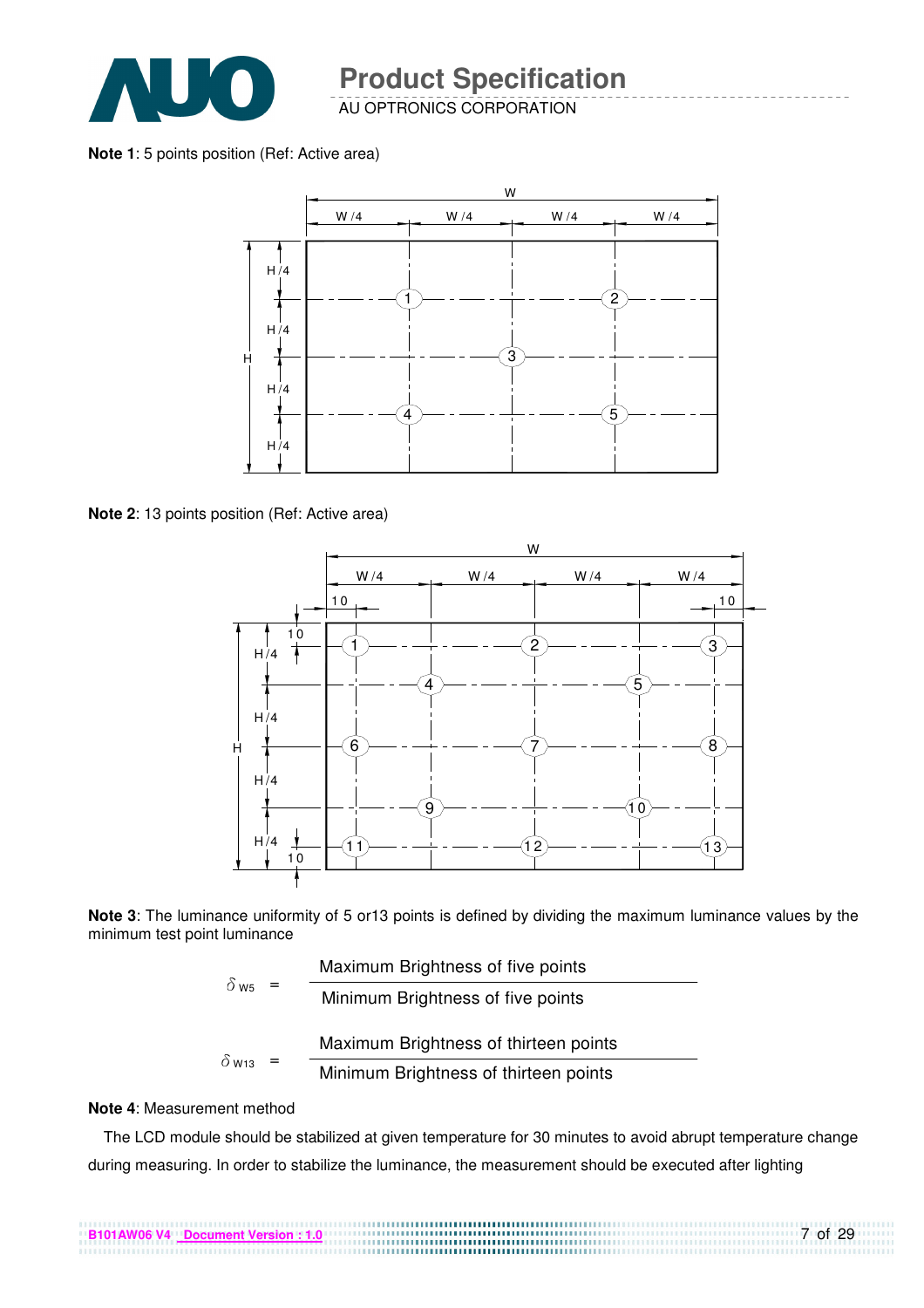

AU OPTRONICS CORPORATION

Backlight for 30 minutes in a stable, windless and dark room, and it should be measured in the center of screen.



Center of the screen

**Note 5** : Definition of Average Luminance of White (Y<sub>L</sub>):

Measure the luminance of gray level 63 at 5 points  $Y_L = [L (1) + L (2) + L (3) + L (4) + L (5)] / 5$ L (x) is corresponding to the luminance of the point X at Figure in Note (1).

#### **Note 6** : Definition of contrast ratio:

Contrast ratio is calculated with the following formula.

Contrast ratio  $(CR)$ = Brightness on the "White" state Brightness on the "Black" state

**Note 7** : Definition of Cross Talk (CT)

 $CT = |Y_B - Y_A| / Y_A \times 100$  (%)

Where

 $Y_A$  = Luminance of measured location without gray level 0 pattern (cd/m<sub>2</sub>)

................................

 $Y_B =$  Luminance of measured location with gray level 0 pattern (cd/m2)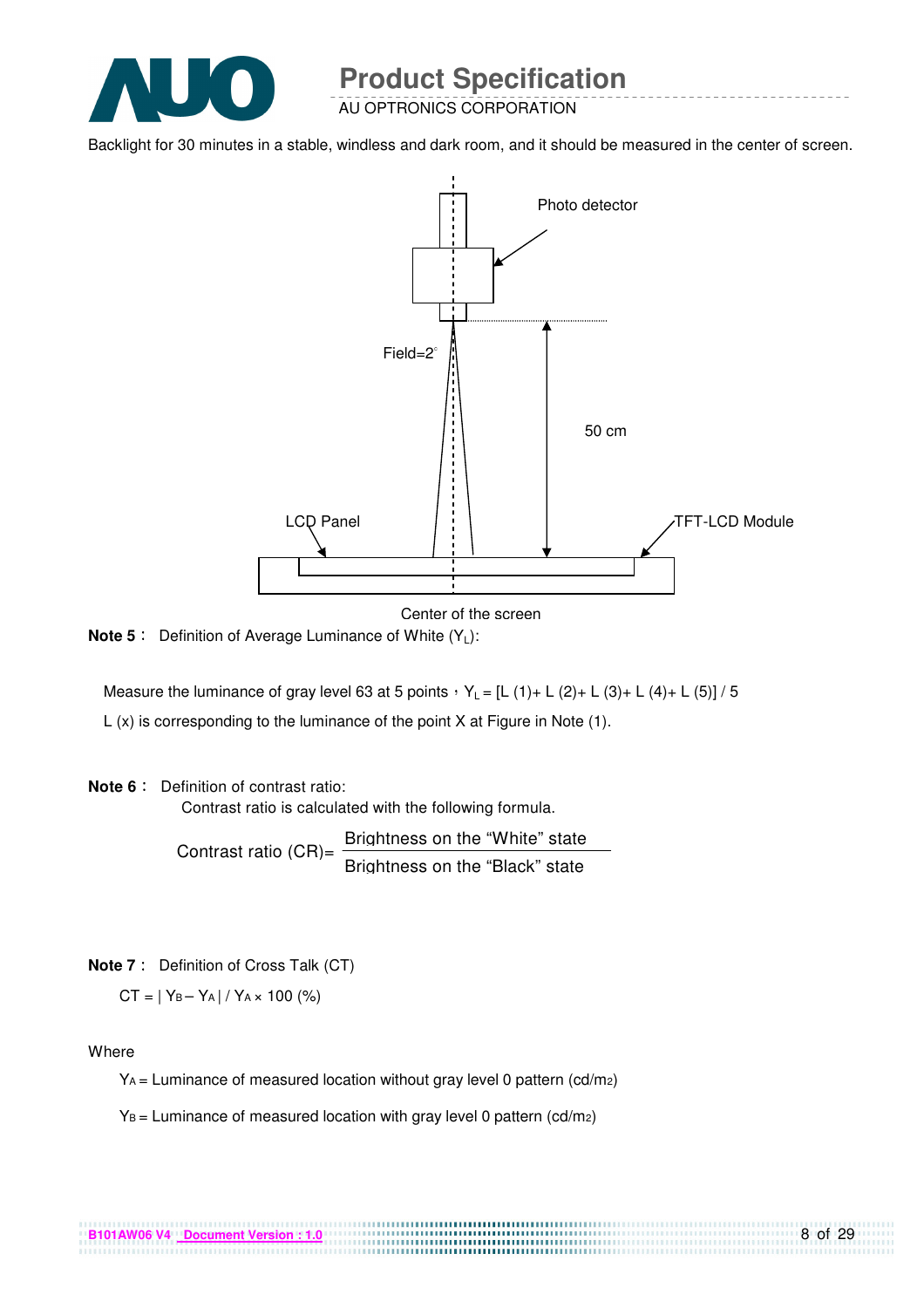

AU OPTRONICS CORPORATION



**Note 8**: Definition of response time:

The output signals of BM-7 or equivalent are measured when the input signals are changed from "Black" to "White" (falling time) and from "White" to "Black" (rising time), respectively. The response time interval between the 10% and 90% of amplitudes. Refer to figure as below.

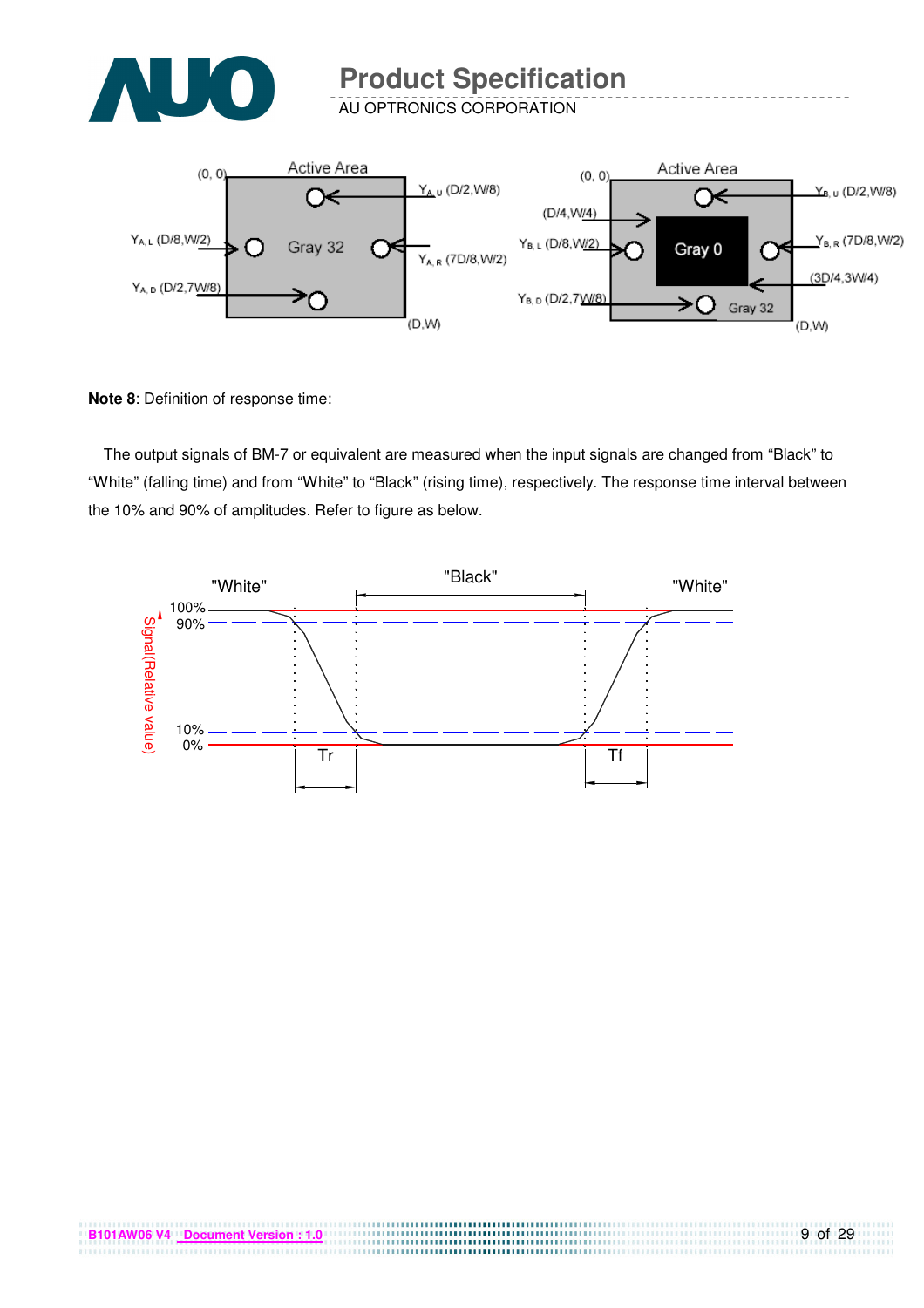

AU OPTRONICS CORPORATION

#### **Note 9**. Definition of viewing angle

Viewing angle is the measurement of contrast ratio  $\geq$  10, at the screen center, over a 180° horizontal and 180° vertical range (off-normal viewing angles). The 180° viewing angle range is broken down as follows; 90° (θ) horizontal left and right and 90° (Φ) vertical, high (up) and low (down). The measurement direction is typically perpendicular to the display surface with the screen rotated about its center to develop the desired measurement viewing angle.

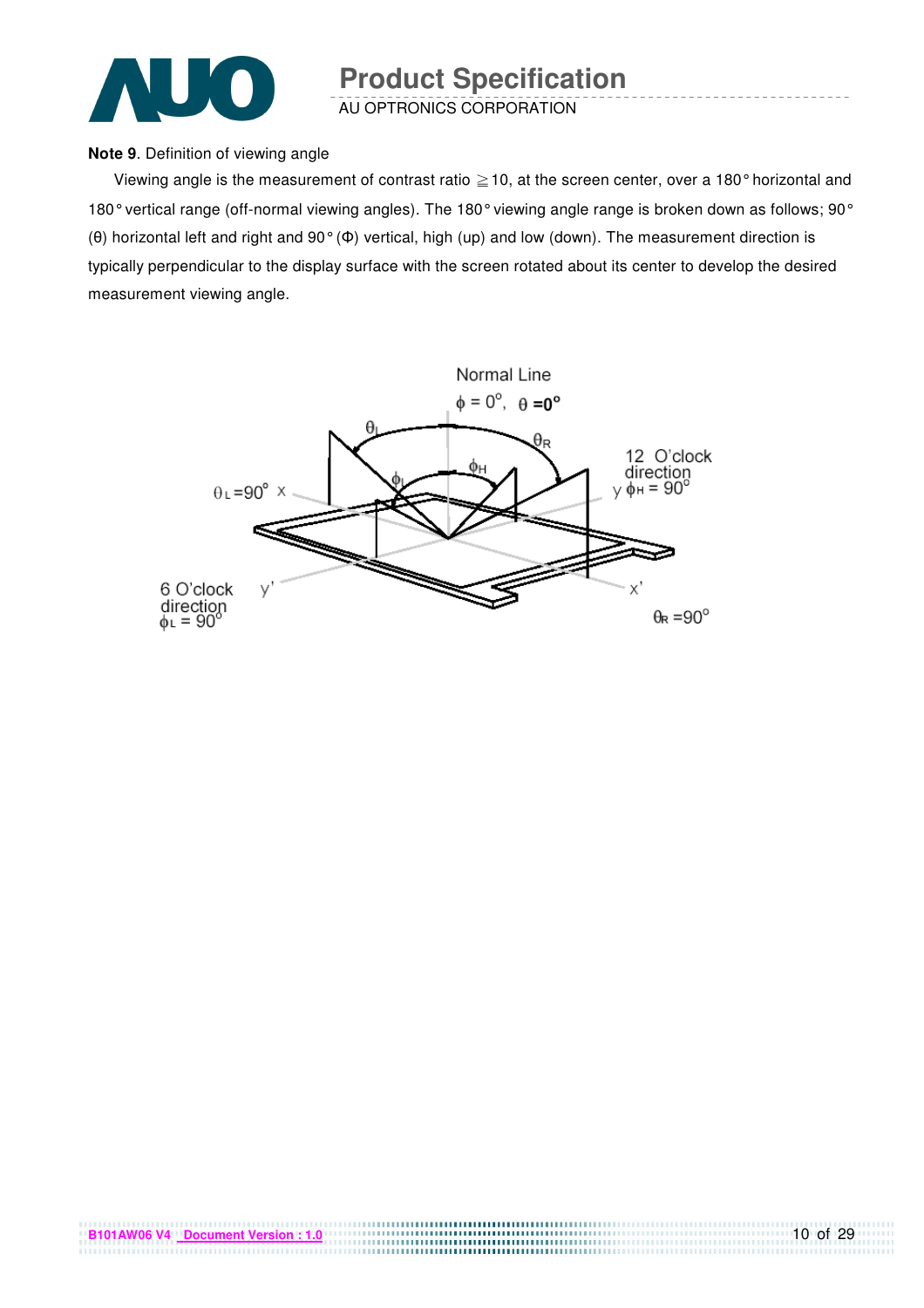

AU OPTRONICS CORPORATION

### **3. Functional Block Diagram**

The following diagram shows the functional block of the 10.1 inches wide Color TFT/LCD 40 Pin one channel Module

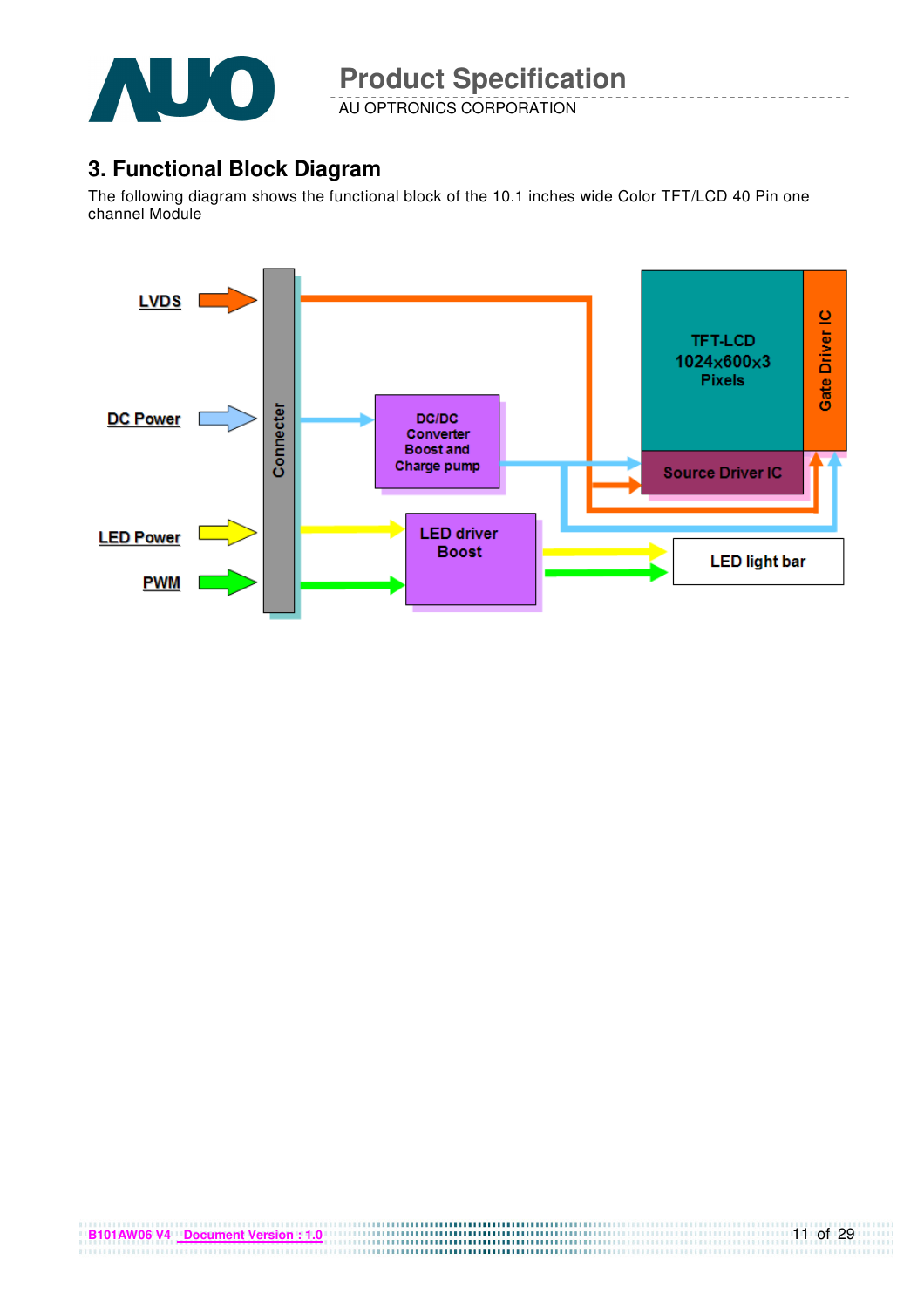

AU OPTRONICS CORPORATION

### **4. Absolute Maximum Ratings**

An absolute maximum rating of the module is as following:

#### **4.1 Absolute Ratings of TFT LCD Module**

| Item                    | Svmbol | Min  | <b>Max</b> | Unit   | Conditions   |
|-------------------------|--------|------|------------|--------|--------------|
| Logic/LCD Drive Voltage | Vin    | -0.3 | +4.U       | [Volt] | Note<br>ے, ا |

#### **4.2 Absolute Ratings of Environment**

| <b>Item</b>                  | Symbol     | Min   | Max   | Unit                                    | <b>Conditions</b> |
|------------------------------|------------|-------|-------|-----------------------------------------|-------------------|
| <b>Operating Temperature</b> | TOP        |       | $+50$ | $\mathsf{I}^\circ\mathsf{C} \mathsf{I}$ | Note 4            |
| <b>Operation Humidity</b>    | <b>HOP</b> | 5     | 95    | [%RH]                                   | Note 4            |
| Storage Temperature          | TST        | $-20$ | $+60$ | $\mathsf{I}^{\circ}$ Cl                 | Note 4            |
| <b>Storage Humidity</b>      | HST        | 5     | 95    | [%RH]                                   | Note 4            |

Note 1: At Ta (25°C)

Note 2: Permanent damage to the device may occur if exceed maximum values

Note 3: LED specification refer to section 5.2

Note 4: For quality performance, please refer to AUO IIS (Incoming Inspection Standard).



....................................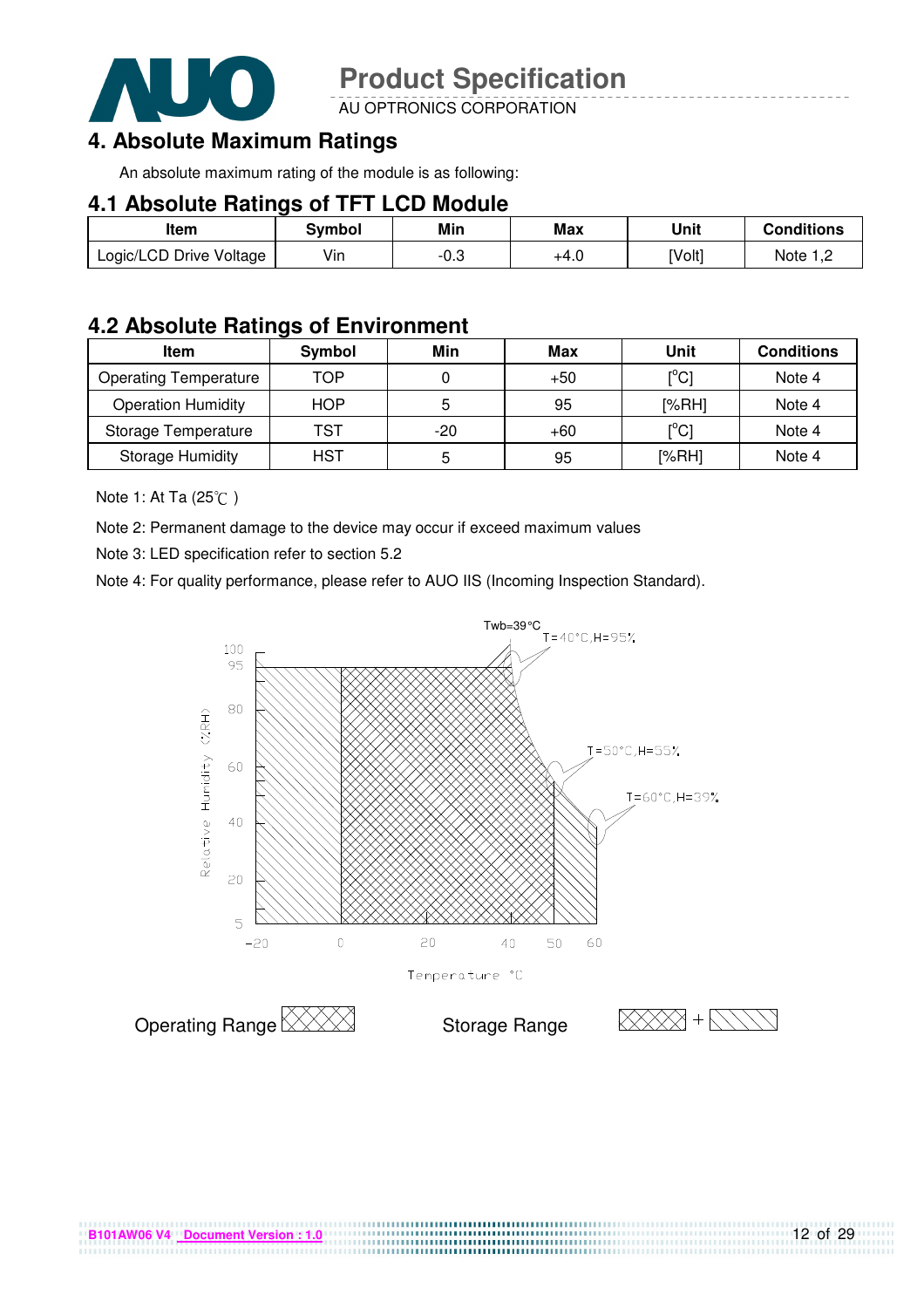AU OPTRONICS CORPORATION



#### **5. Electrical Characteristics**

#### **5.1 TFT LCD Module**

#### **5.1.1 Power Specification**

Input power specifications are as follows;

The power specification are measured under  $25^{\circ}$ C and frame frenquency under 60Hz

| <b>Symble</b> | <b>Parameter</b>                                      | Min                          | <b>Typ</b> | <b>Max</b> | <b>Units</b>  | <b>Note</b> |
|---------------|-------------------------------------------------------|------------------------------|------------|------------|---------------|-------------|
| <b>VDD</b>    | Logic/LCD Drive<br>Voltage                            | 3.0                          | 3.3        | 3.6        | [Volt]        |             |
| <b>PDD</b>    | <b>VDD Power</b>                                      |                              | 0.8        |            | [Watt]        | Note 1      |
| <b>IDD</b>    | <b>IDD Current</b>                                    | $\qquad \qquad \blacksquare$ | 240        |            | [mA]          | Note 1      |
| <b>IRush</b>  | <b>Inrush Current</b>                                 |                              |            | 2000       | [mA]          | Note 2      |
| <b>VDDrp</b>  | Allowable<br>Logic/LCD Drive<br><b>Ripple Voltage</b> |                              |            | 100        | [mV]<br>$p-p$ |             |

Note 1 : Maximum Measurement Condition : Black Pattern at 3.3V driving voltage. ( $P_{max}=V_{3.3} \times I_{black}$ )



Note 2: Measure Condition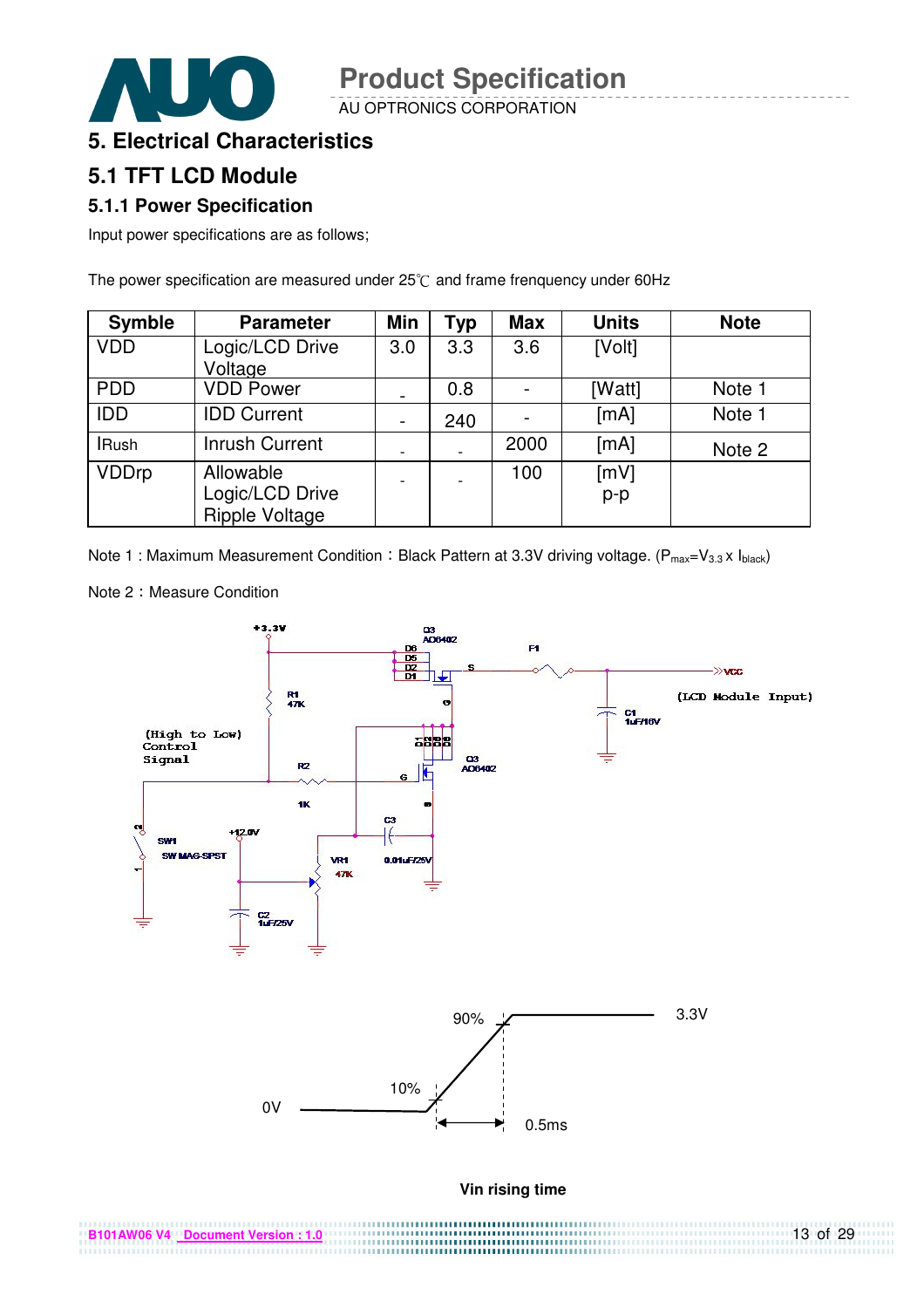

AU OPTRONICS CORPORATION

#### **5.1.2 Signal Electrical Characteristics**

Input signals shall be low or High-impedance state when VDD is off.

| <b>Parameter</b>           | <b>Condition</b>                                       | Min     | <b>Max</b>        | Unit |
|----------------------------|--------------------------------------------------------|---------|-------------------|------|
| $\mathsf{V}_{\mathsf{TH}}$ | Differential Input High<br>Threshold (Vcm=+1.2V)       |         | 100               | [mV] |
| $\mathsf{V}_{\mathsf{TL}}$ | <b>Differential Input Low</b><br>Threshold (Vcm=+1.2V) | $-100$  |                   | [mV] |
| $ V_{ID} $                 | Differential Input<br>Voltage                          | 100     | 600               | [mV] |
| $\mathsf{V}_{\mathsf{CM}}$ | <b>Differential Input</b><br>Common Mode Voltage       | IVIDI/2 | $2.4 - IVIDI / 2$ | [V]  |

Signal electrical characteristics are as follows;

Note: LVDS Signal Waveform

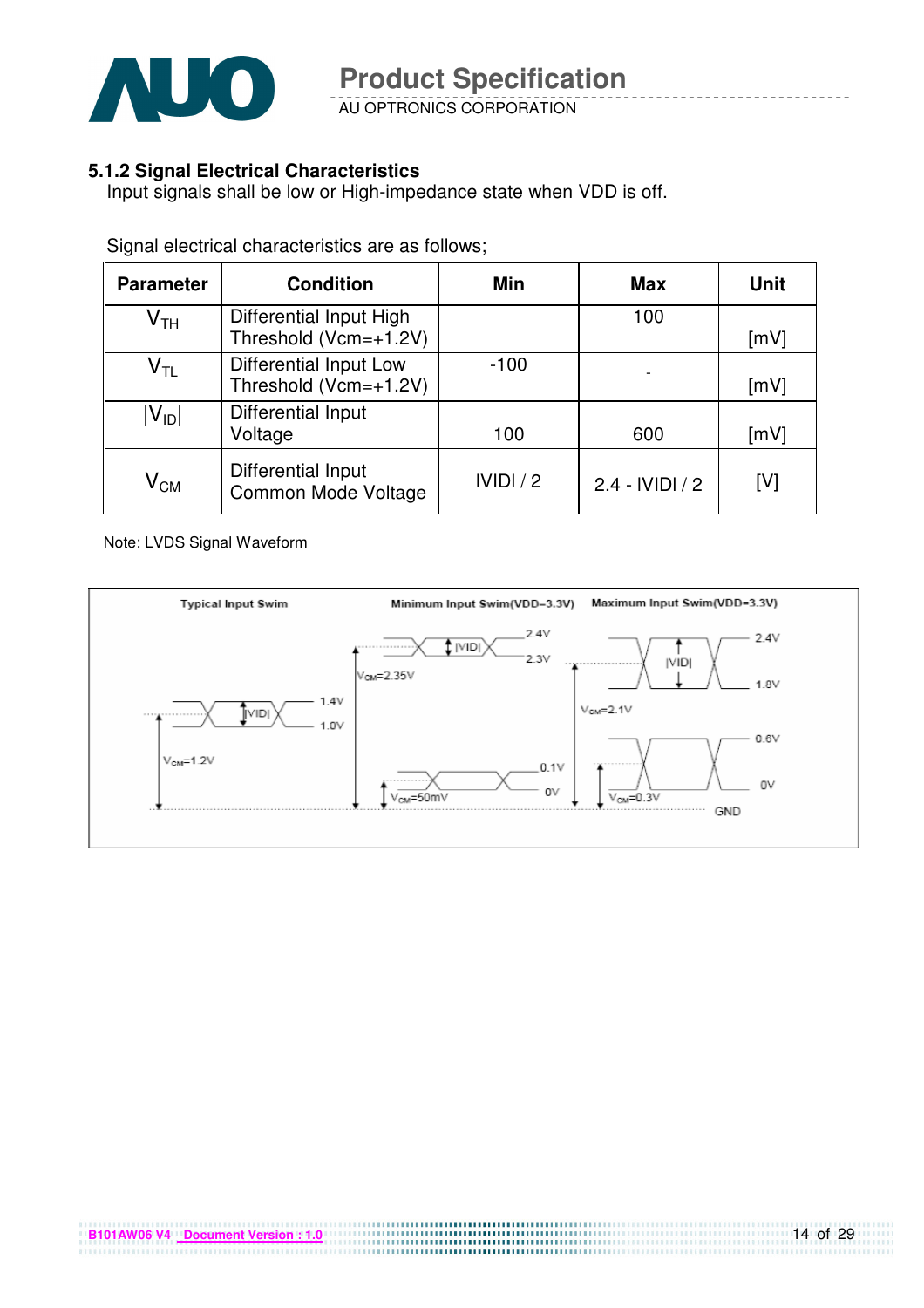

#### **5.2.1 LED characteristics**

**B101AW06 V4 Document Version : 1.0**

| Symbol      | Min    | Typ                      | <b>Max</b> | <b>Units</b> | <b>Condition</b>                           |
|-------------|--------|--------------------------|------------|--------------|--------------------------------------------|
| <b>PLED</b> |        | 1.506                    | 1.647      | [Watt]       | (Ta=25℃), Note 1<br>$Vin = 12V$            |
| N/A         | 10,000 | $\overline{\phantom{0}}$ |            | Hour         | $(Ta=25^{\circ}C)$ , Note 2<br>$I_F=20$ mA |
|             |        |                          |            |              |                                            |

**Note 1:** Calculator value for reference P<sub>LED</sub> = VF (Normal Distribution) \* IF (Normal Distribution) / Efficiency **Note 2:** The LED life-time define as the estimated time to 50% degradation of initial luminous.

#### **5.2.2 Backlight input signal characteristics**

| <b>Parameter</b>                             | Symbol         | Min | <b>Typ</b> | <b>Max</b> | <b>Units</b> | <b>Remark</b>          |
|----------------------------------------------|----------------|-----|------------|------------|--------------|------------------------|
| <b>LED Power Supply</b>                      | <b>VLED</b>    | 5.0 | 12.0       | 21.0       | [Volt]       |                        |
| <b>LED Enable Input</b><br><b>High Level</b> |                | 2.5 |            | 5.5        | [Volt]       |                        |
| <b>LED Enable Input</b><br>Low Level         | <b>VLED EN</b> |     |            | 0.8        | [Volt]       | Define as              |
| <b>PWM Logic Input</b><br><b>High Level</b>  | <b>VPWM EN</b> | 2.5 |            | 5.5        | [Volt]       | Connector<br>Interface |
| <b>PWM Logic Input</b><br>Low Level          |                |     |            | 0.8        | [Volt]       | $(Ta=25^{\circ}C)$     |
| <b>PWM Input Frequency</b>                   | <b>FPWM</b>    | 100 | 200        | 20K        | Hz           |                        |
| <b>PWM Duty Ratio</b>                        | Duty           | 5   |            | 100        | $\%$         |                        |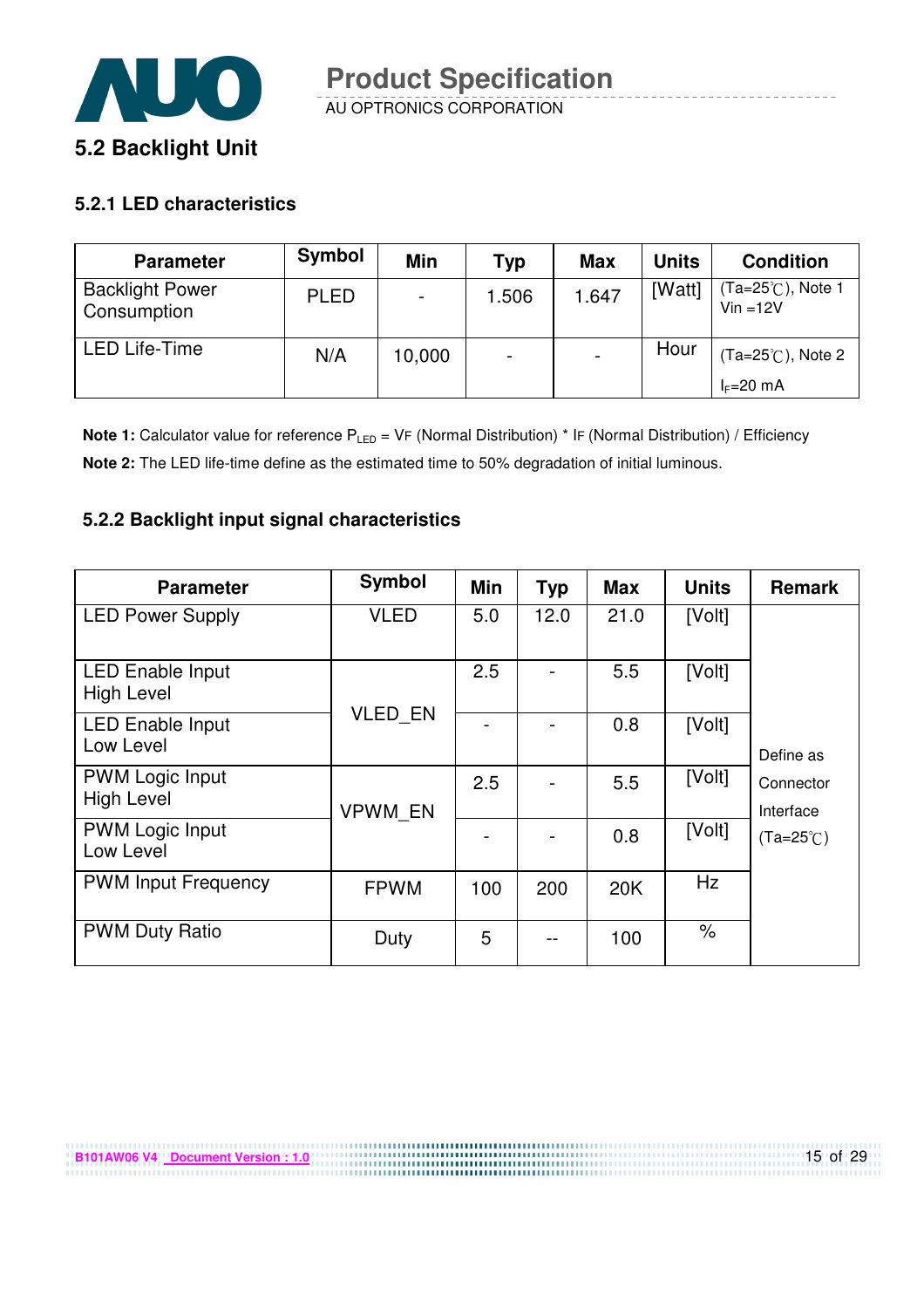

AU OPTRONICS CORPORATION **Product Specification** 

### **6. Signal Interface Characteristic**

#### **6.1 Pixel Format Image**

**B101AW06 V4 Document Version : 1.0**

Following figure shows the relationship of the input signals and LCD pixel format.

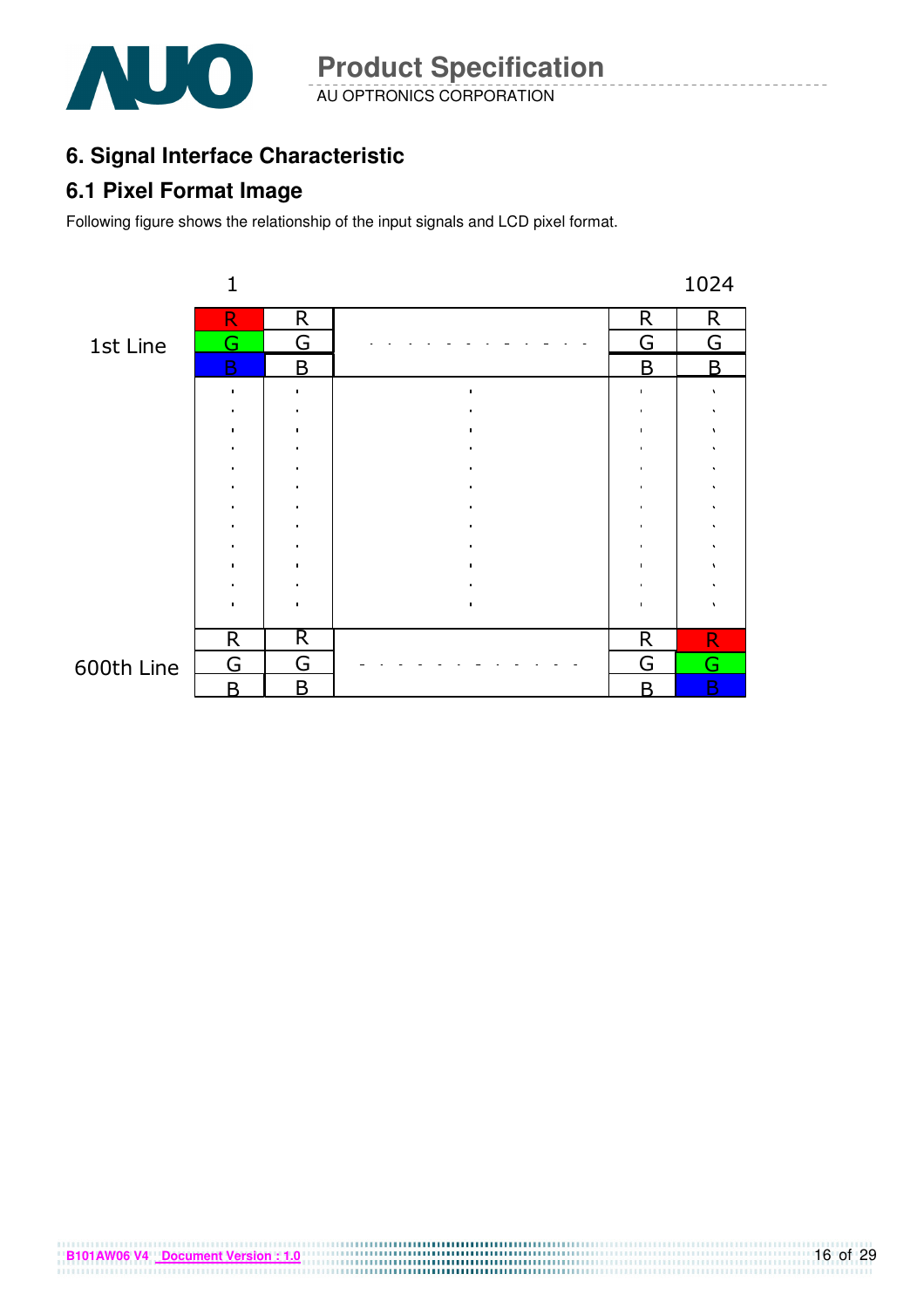

AU OPTRONICS CORPORATION

## **6.2 The Input Data Format**



| <b>Signal Name</b>                                                                                       | <b>Description</b>                                                                                                                                       |                                                                                                                                                 |
|----------------------------------------------------------------------------------------------------------|----------------------------------------------------------------------------------------------------------------------------------------------------------|-------------------------------------------------------------------------------------------------------------------------------------------------|
| R <sub>5</sub><br>R <sub>4</sub><br>R <sub>3</sub><br>R <sub>2</sub><br>R <sub>1</sub><br>R <sub>0</sub> | Red Data 5 (MSB)<br>Red Data 4<br>Red Data 3<br>Red Data 2<br>Red Data 1<br>Red Data 0 (LSB)<br>Red-pixel Data                                           | Red-pixel Data<br>Each red pixel's brightness data consists of<br>these 6 bits pixel data.                                                      |
|                                                                                                          |                                                                                                                                                          |                                                                                                                                                 |
| G <sub>5</sub><br>G4<br>G <sub>3</sub><br>G <sub>2</sub><br>G <sub>1</sub><br>G <sub>0</sub>             | Green Data 5 (MSB)<br>Green Data 4<br>Green Data 3<br>Green Data 2<br>Green Data 1<br>Green Data 0 (LSB)                                                 | Green-pixel Data<br>Each green pixel's brightness data consists of<br>these 6 bits pixel data.                                                  |
|                                                                                                          | Green-pixel Data                                                                                                                                         |                                                                                                                                                 |
| <b>B5</b><br>B4<br>B <sub>3</sub><br><b>B2</b><br><b>B1</b><br>B <sub>0</sub>                            | Blue Data 5 (MSB)<br><b>Blue Data 4</b><br><b>Blue Data 3</b><br><b>Blue Data 2</b><br><b>Blue Data 1</b><br>Blue Data 0 (LSB)<br><b>Blue-pixel Data</b> | <b>Blue-pixel Data</b><br>Each blue pixel's brightness data consists of<br>these 6 bits pixel data.                                             |
| <b>RxCLKIN</b>                                                                                           | Data Clock                                                                                                                                               | The signal is used to strobe the pixel data and<br>DE signals. All pixel data shall be valid at the<br>falling edge when the DE signal is high. |
| DE                                                                                                       | Display Timing                                                                                                                                           | This signal is strobed at the falling edge of<br>RxCLKIN. When the signal is high, the pixel<br>data shall be valid to be displayed.            |
| <b>VS</b>                                                                                                | <b>Vertical Sync</b>                                                                                                                                     | The signal is synchronized to RxCLKIN.                                                                                                          |
| <b>HS</b>                                                                                                | <b>Horizontal Sync</b>                                                                                                                                   | The signal is synchronized to RxCLKIN.                                                                                                          |

Note: Output signals from any system shall be low or High-impedance state when VDD is off.

**B101AW06 V4 Document Version : 1.0**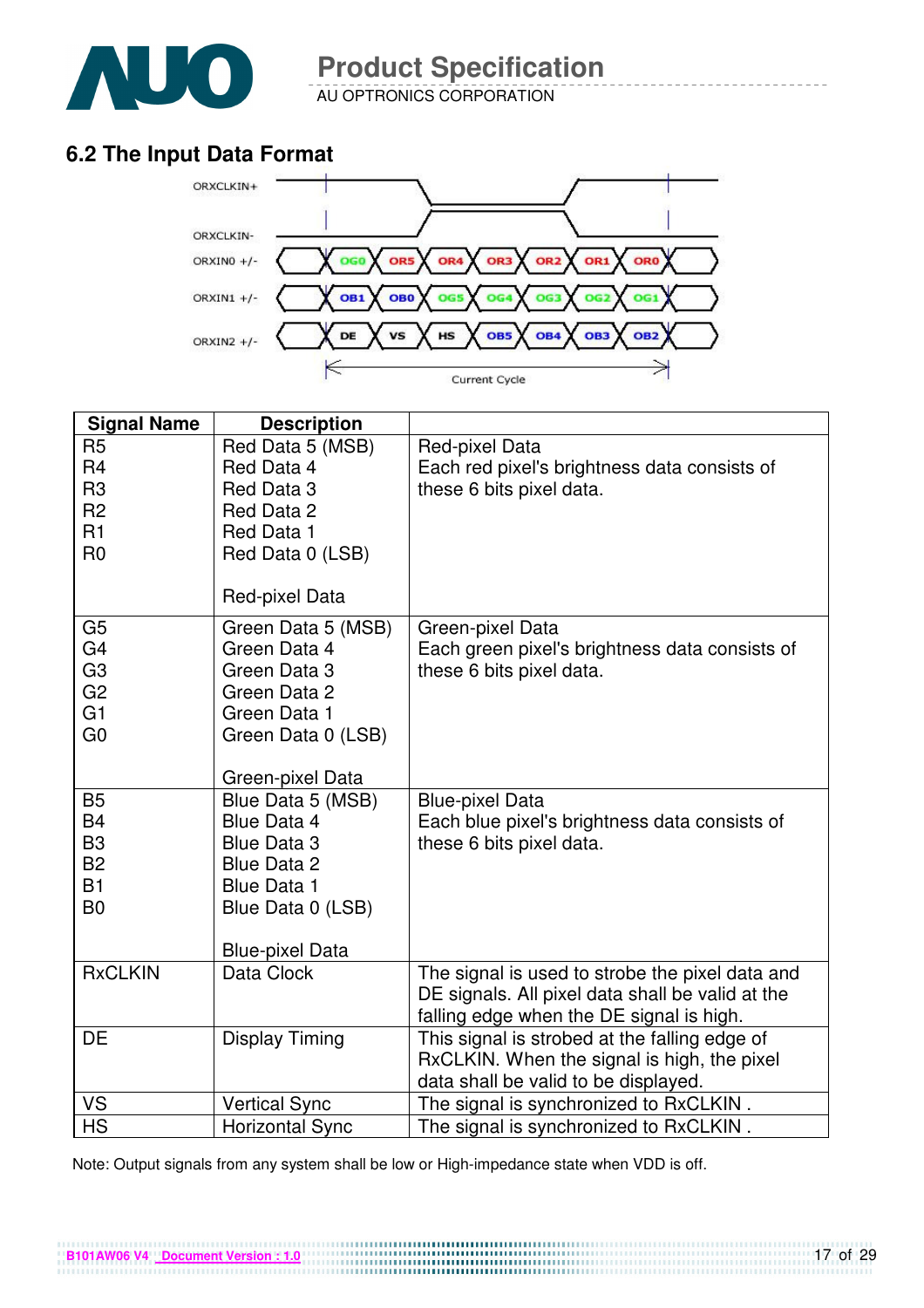

### **6.3 Integration Interface Requirement**

#### **6.3.1 Connector Description**

Physical interface is described as for the connector on module.

These connectors are capable of accommodating the following signals and will be following components.

| <b>Connector Name / Designation</b> | <b>For Signal Connector</b>       |
|-------------------------------------|-----------------------------------|
| Manufacturer                        | <b>IPEX</b> or compatible         |
| Type / Part Number                  | IPEX 20455-040E-12R or compatible |
| <b>Mating Housing/Part Number</b>   | IPEX 20453-040T-11                |

#### **6.3.2 Pin Assignment**

LVDS is a differential signal technology for LCD interface and high speed data transfer device.

| PIN#            | <b>Signal Name</b> | <b>Description</b>                             |
|-----------------|--------------------|------------------------------------------------|
| $\vert$ 1       | <b>GND</b>         | Ground                                         |
| $\overline{c}$  | <b>VDD</b>         | Power Supply +3.3V                             |
| $\overline{3}$  | <b>VDD</b>         | Power Supply +3.3V                             |
| $\overline{a}$  | <b>VEDID</b>       | EDID +3.3V Power                               |
| 5               | <b>NC</b>          | No Connect                                     |
| $6 \overline{}$ | CLK EDID           | <b>EDID Clock Input</b>                        |
| 7               | <b>DATA EDID</b>   | <b>EDID Data Input</b>                         |
| 8               | RxOIN0-            | -LVDS Differential Data (Odd R0-R5, G0)        |
| $\overline{9}$  | RxOIN0+            | +LVDS Differential Data (Odd R0-R5, G0)        |
| 10              | <b>VSS</b>         | Ground                                         |
| 11              | RxOIN1-            | LVDS Differential Data (Odd G1-G5,B0-B1)       |
| 12              | RxOIN1+            | +LVDS Differential Data (Odd G1-G5,B0-B1)      |
| 13              | <b>VSS</b>         | Ground                                         |
| 14              | RxOIN2-            | LVDS Differential Data (Odd B2-B5,HS,VS,DE)    |
| 15              | RxOIN2+            | +LVDS Differential Data (Odd B2-B5,HS, VS, DE) |
| 16              | <b>VSS</b>         | Ground                                         |
| 17              | RxOCKIN-           | -LVDS Odd Differential CLK                     |
| 18              | RxOCKIN+           | +LVDS Odd Differential CLK                     |
| 19              | <b>VSS</b>         | Ground                                         |
| 20              | LVDS EN            | LVDS EN                                        |
| 21              | <b>NC</b>          | No Connect                                     |
| 22              | <b>VSS</b>         | Ground                                         |

**B101AW06 V4 Document Version : 1.0**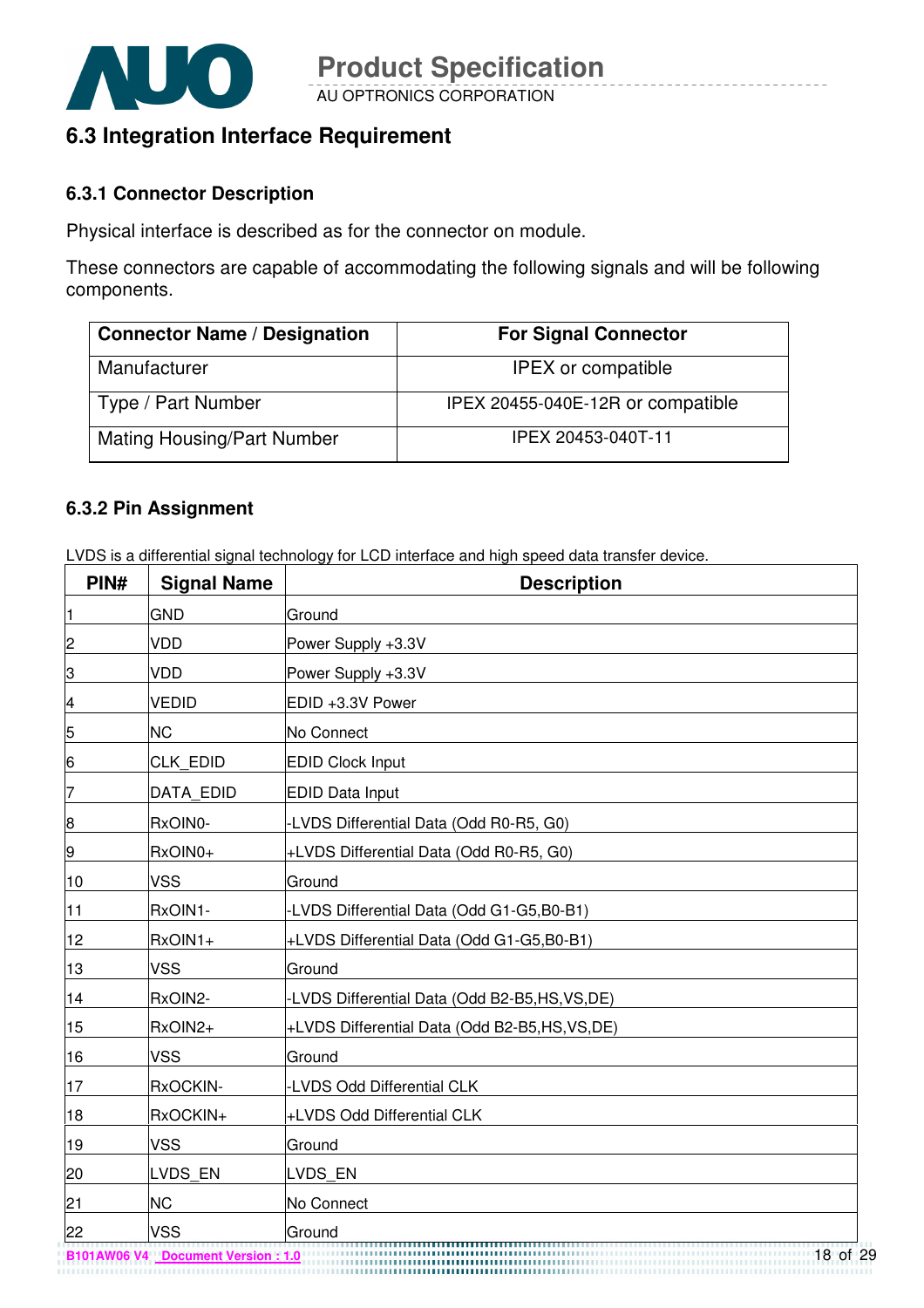

**B101AW06 V4 Document Version : 1.0**

# **Product Specification**

AU OPTRONICS CORPORATION

| 23 | <b>NC</b>       | No Connect                                |
|----|-----------------|-------------------------------------------|
| 24 | <b>NC</b>       | No Connect                                |
| 25 | <b>VSS</b>      | Ground                                    |
| 26 | <b>NC</b>       | No Connect                                |
| 27 | <b>NC</b>       | No Connect                                |
| 28 | <b>VSS</b>      | Ground                                    |
| 29 | <b>NC</b>       | No Connect                                |
| 30 | <b>NC</b>       | No Connect                                |
| 31 | VLED_GND        | <b>LED Ground</b>                         |
| 32 | VLED_GND        | <b>LED Ground</b>                         |
| 33 | <b>VLED GND</b> | <b>LED Ground</b>                         |
| 34 | <b>NC</b>       | No Connect                                |
| 35 | S PWMIN         | System PWM signal Input                   |
| 36 | BL_ON           | LED enable pin (+3V input, +5V tolerance) |
| 37 | <b>NC</b>       | No Connect                                |
| 38 | <b>VLED</b>     | LED Power Supply 5V-21V                   |
| 39 | <b>VLED</b>     | LED Power Supply 5V-21V                   |
| 40 | <b>VLED</b>     | LED Power Supply 5V-21V                   |



Note1: Input signals shall be low or High-impedance state when VDD is off.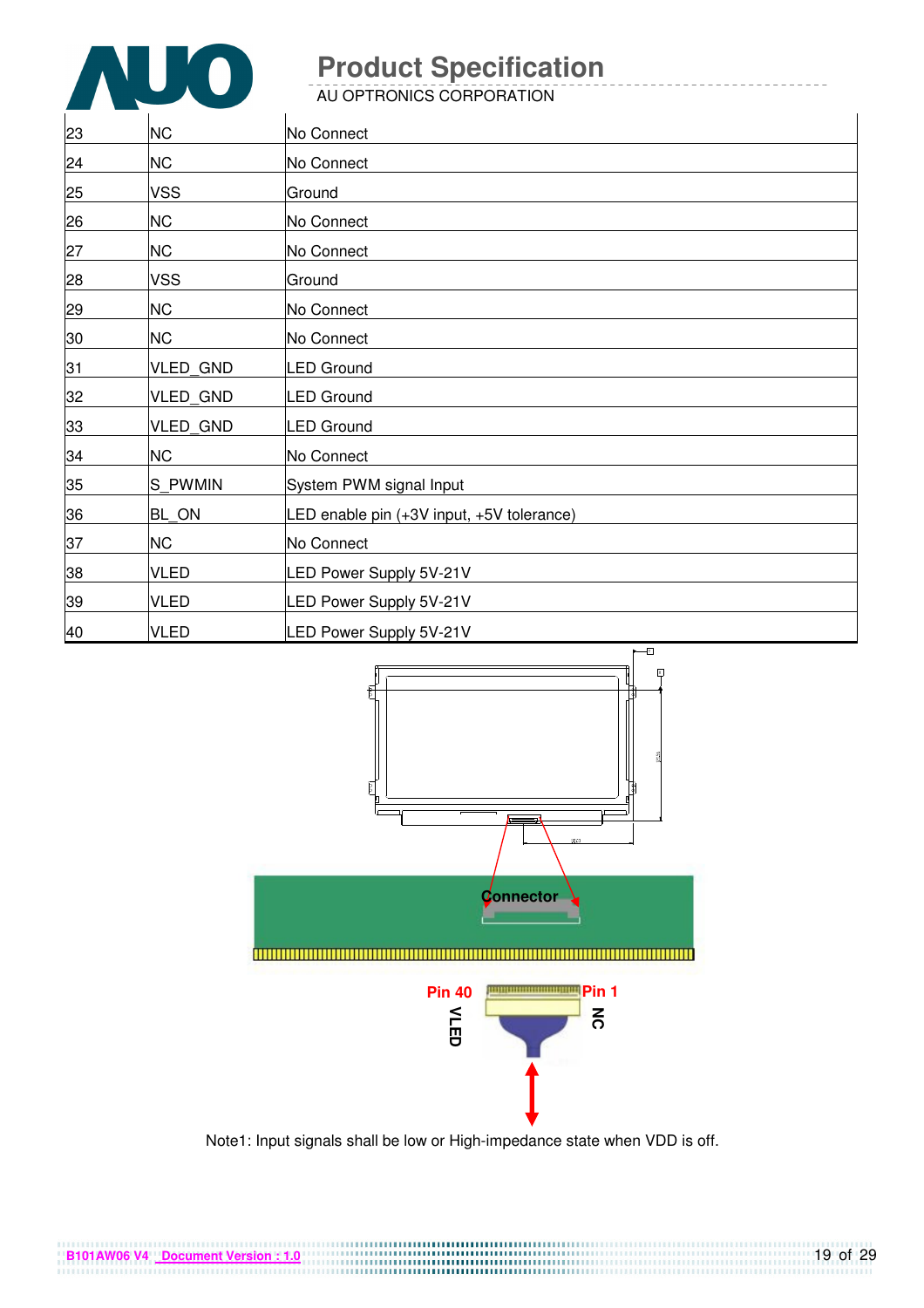

AU OPTRONICS CORPORATION

#### **6.4.1 Timing Characteristics**

Basically, interface timings should match the 1024x600 /60Hz manufacturing guide line timing.

| <b>Parameter</b>  |                        | Symbol               | Min.    | Typ.      | Max.       | Unit                         |  |
|-------------------|------------------------|----------------------|---------|-----------|------------|------------------------------|--|
| <b>Frame Rate</b> |                        | $\blacksquare$       | ٠       | ۰         |            | Hz                           |  |
|                   | <b>Clock frequency</b> | $1/T_{\text{Clock}}$ | 20      | 49.8      | <b>MHz</b> |                              |  |
|                   | <b>Period</b>          | ${\sf T}_{\sf V}$    | 614     | ۰         | 1024       |                              |  |
| <b>Vertical</b>   | <b>Active</b>          | $T_{VD}$             | 600     |           |            | $\mathsf{T}_{\mathsf{Line}}$ |  |
| <b>Section</b>    | <b>Blanking</b>        | $T_{VB}$             | 14      | ۰         | 424        |                              |  |
|                   | <b>Period</b>          | $T_{\rm H}$          | 1064    | ۰         | 2048       |                              |  |
| <b>Horizontal</b> | <b>Active</b>          | $T_{HD}$             |         | 1024      |            | $\mathbf{T}_{\text{Clock}}$  |  |
| <b>Section</b>    | <b>Blanking</b>        | $T_{HB}$             | $h-128$ | h (Note1) | h+128      |                              |  |

Note : DE mode only

Note1 : H-Blanking support +/- 128 LVDS clock variation

#### **6.4.2 Timing diagram**

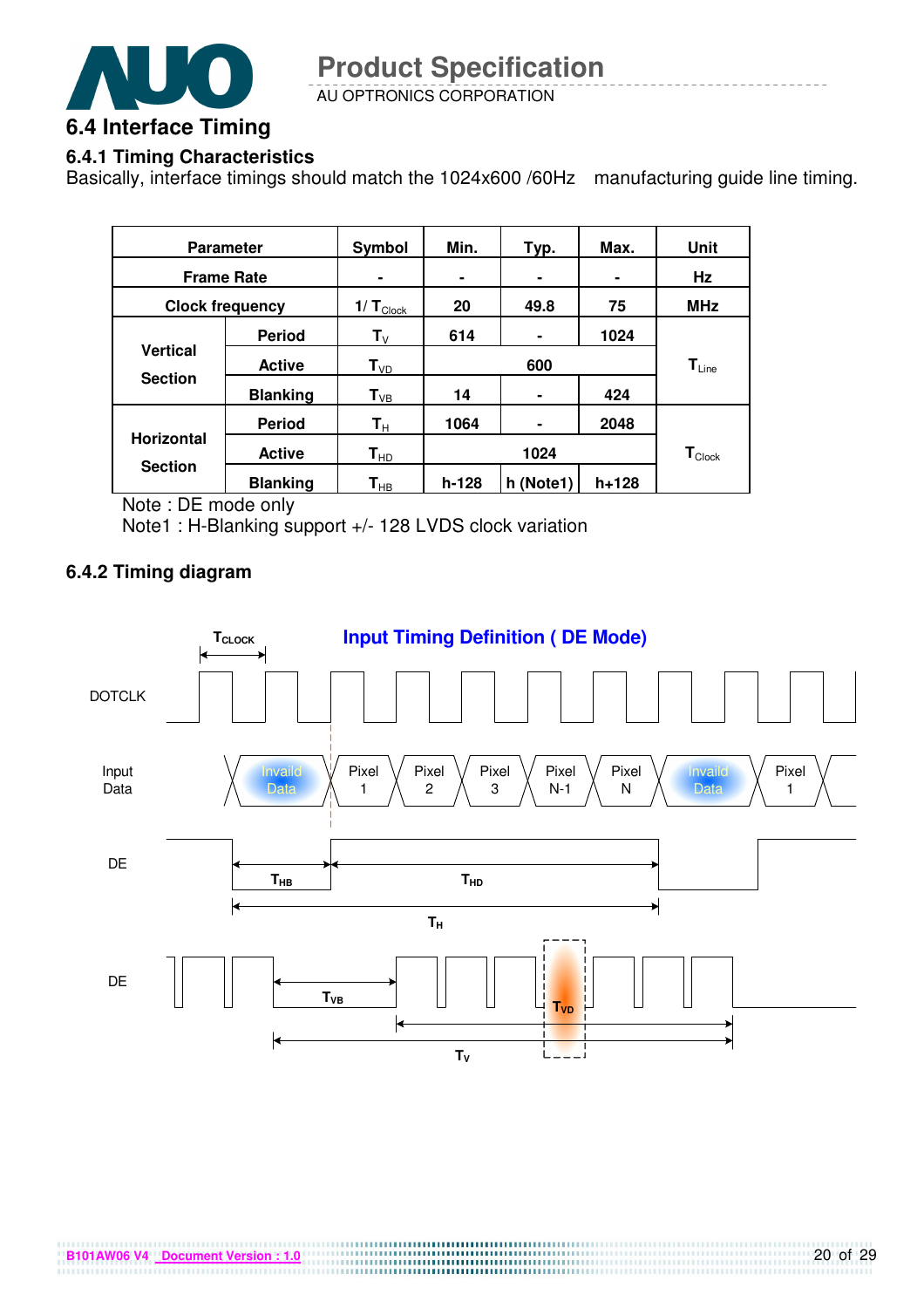

AU OPTRONICS CORPORATION

#### **6.5 Power ON/OFF Sequence**

Power on/off sequence is as follows. Interface signals and LED on/off sequence are also shown in the chart. Signals from any system shall be Hi-Z state or low level when VDD is off.



**B101AW06 V4 Document Version : 1.0**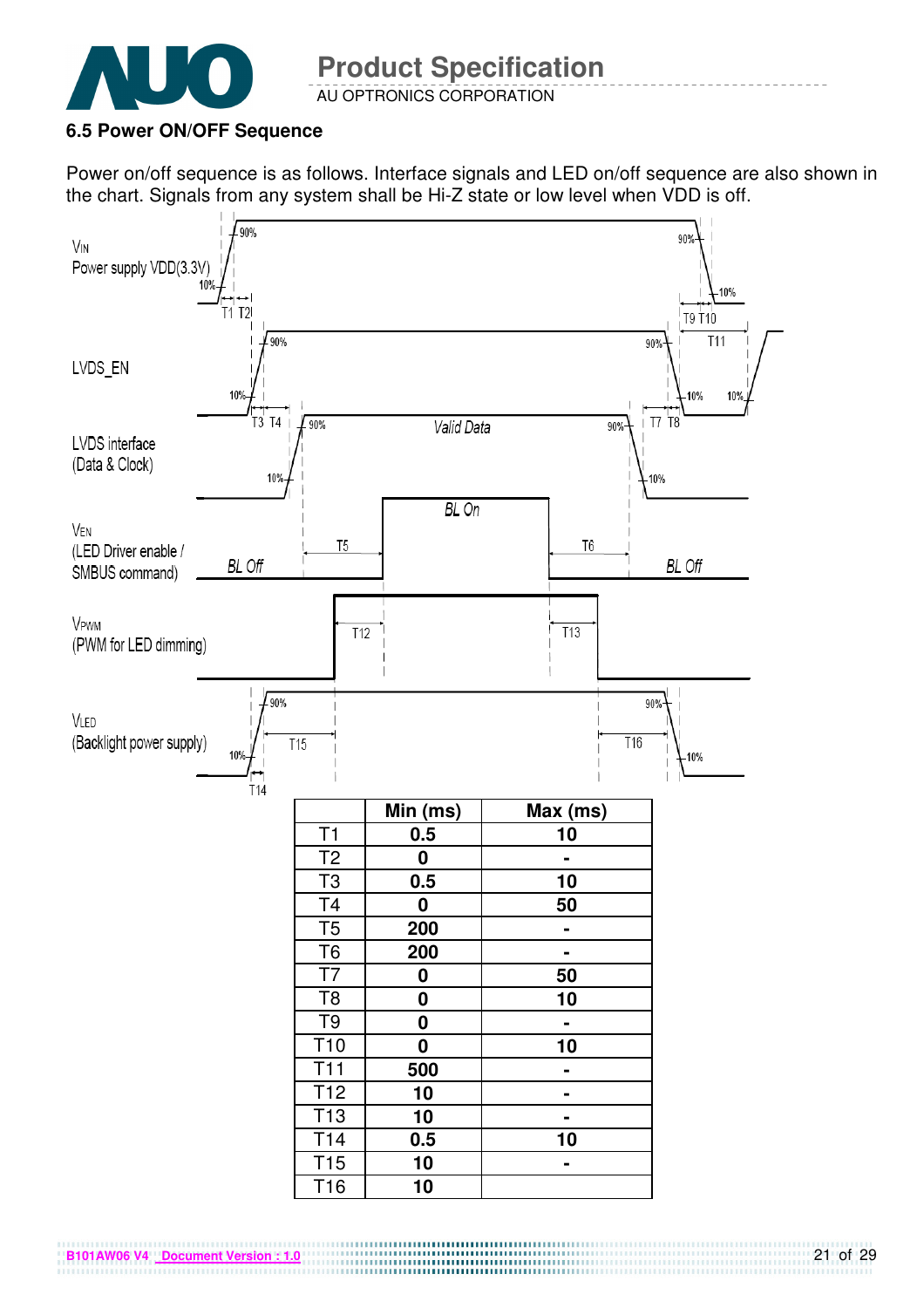

AU OPTRONICS CORPORATION

#### **7.1 Vibration Test**

**Test Spec:** 

- **•** Test method: Non-Operation
- Acceleration: 1.5 G
- Frequency: 10 500Hz Random
- Sweep: 30 Minutes each Axis (X, Y, Z)

#### **7.2 Shock Test**

**Test Spec:** 

- **•** Test method: Non-Operation
- **•** Acceleration: 220 G, Half sine wave
- Active time: 2 ms
- Pulse: X, Y, Z .one time for each side

### **7.3 Reliability Test**

| <b>Items</b>                                | <b>Required Condition</b>                      | <b>Note</b> |
|---------------------------------------------|------------------------------------------------|-------------|
| <b>Temperature</b><br><b>Humidity Bias</b>  | Ta= 40℃, 90%RH, 300h                           |             |
| <b>High Temperature</b><br><b>Operation</b> | Ta= 50℃, Dry, 300h                             |             |
| <b>Low Temperature</b><br><b>Operation</b>  | Ta= 0℃, 300h                                   |             |
| <b>High Temperature</b><br><b>Storage</b>   | Ta= 60℃, 35%RH, 300h                           |             |
| <b>Low Temperature</b><br><b>Storage</b>    | Ta= -20℃, 50%RH, 250h                          |             |
| <b>Thermal Shock</b><br>Test                | Ta=-20℃ to 60℃, Duration at 30 min, 100 cycles |             |
| <b>ESD</b>                                  | Contact : ±8 KV                                | Note 1      |
|                                             | Air: ±15 KV                                    |             |

 **Note1:** According to EN 61000-4-2 , ESD class B: Some performance degradation allowed. Self-recoverable. No data lost, No hardware failures.

**Remark:** MTBF (Excluding the LED): 30,000 hours with a confidence level 90%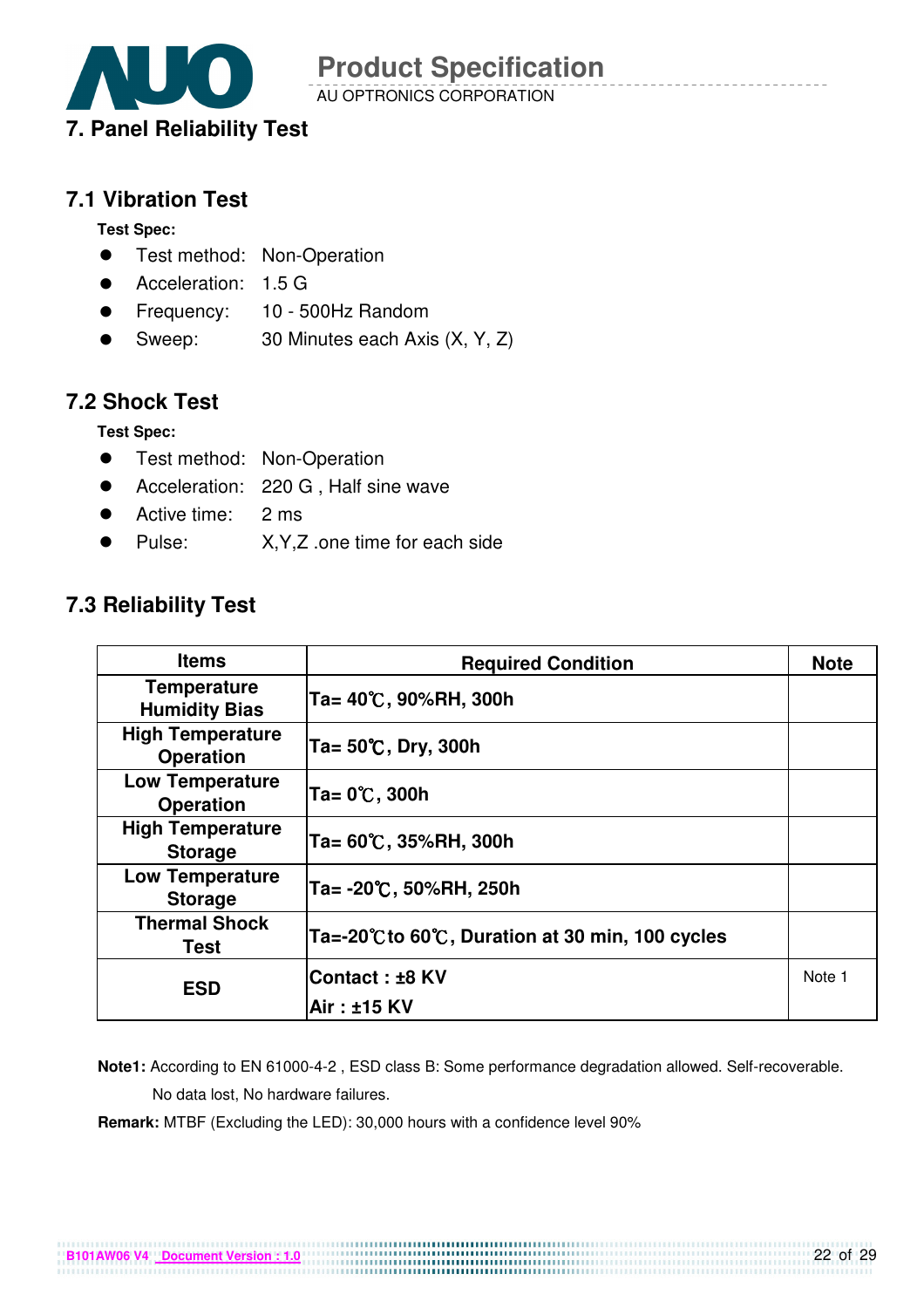

AU OPTRONICS CORPORATION

### **8. Mechanical Characteristics**

### **8.1 LCM Outline Dimension**

#### **8.1.1 Standard Front View**

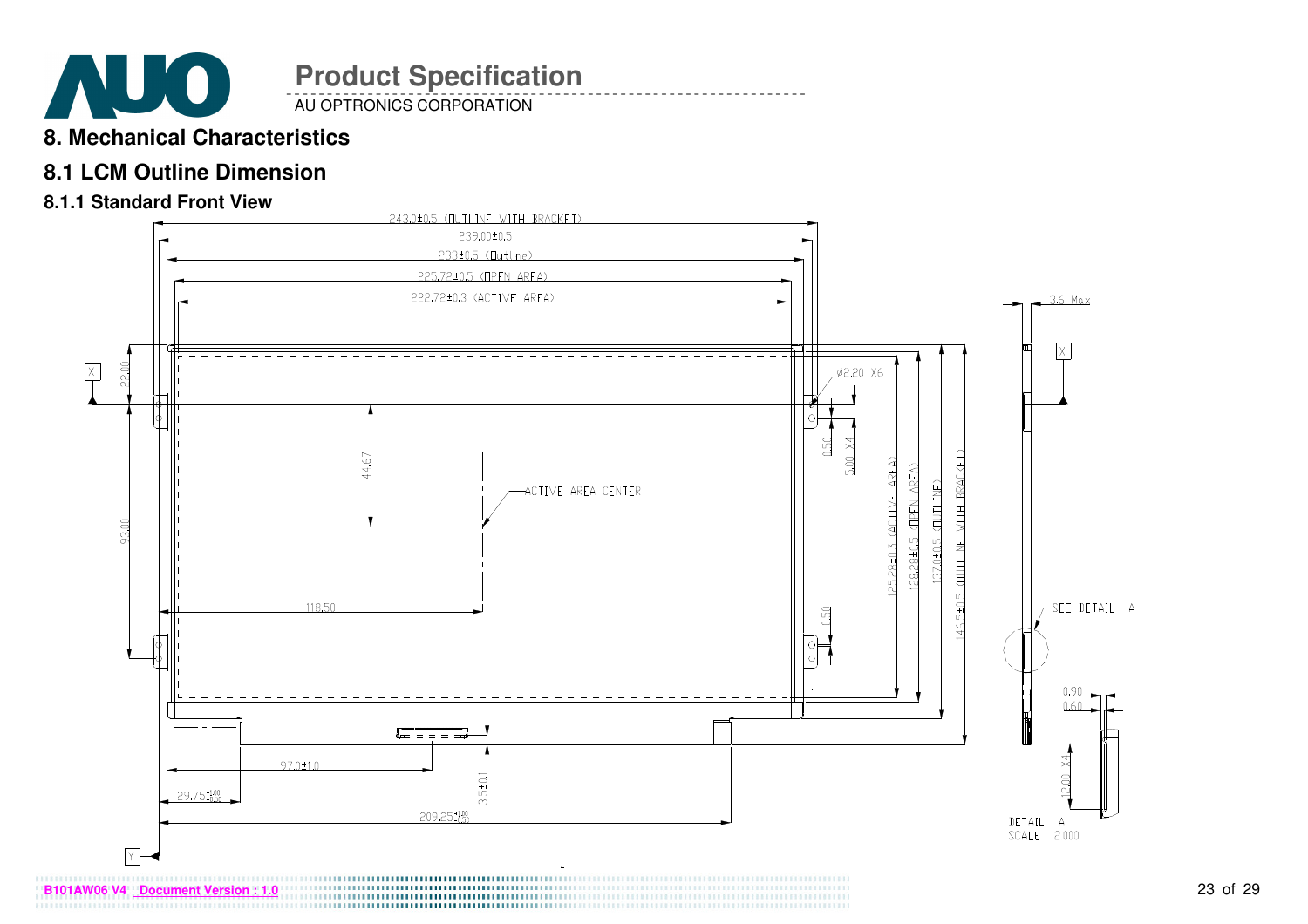

### **8.1.2 Standard Rear View**

AU OPTRONICS CORPORATION

**Product Specification** 

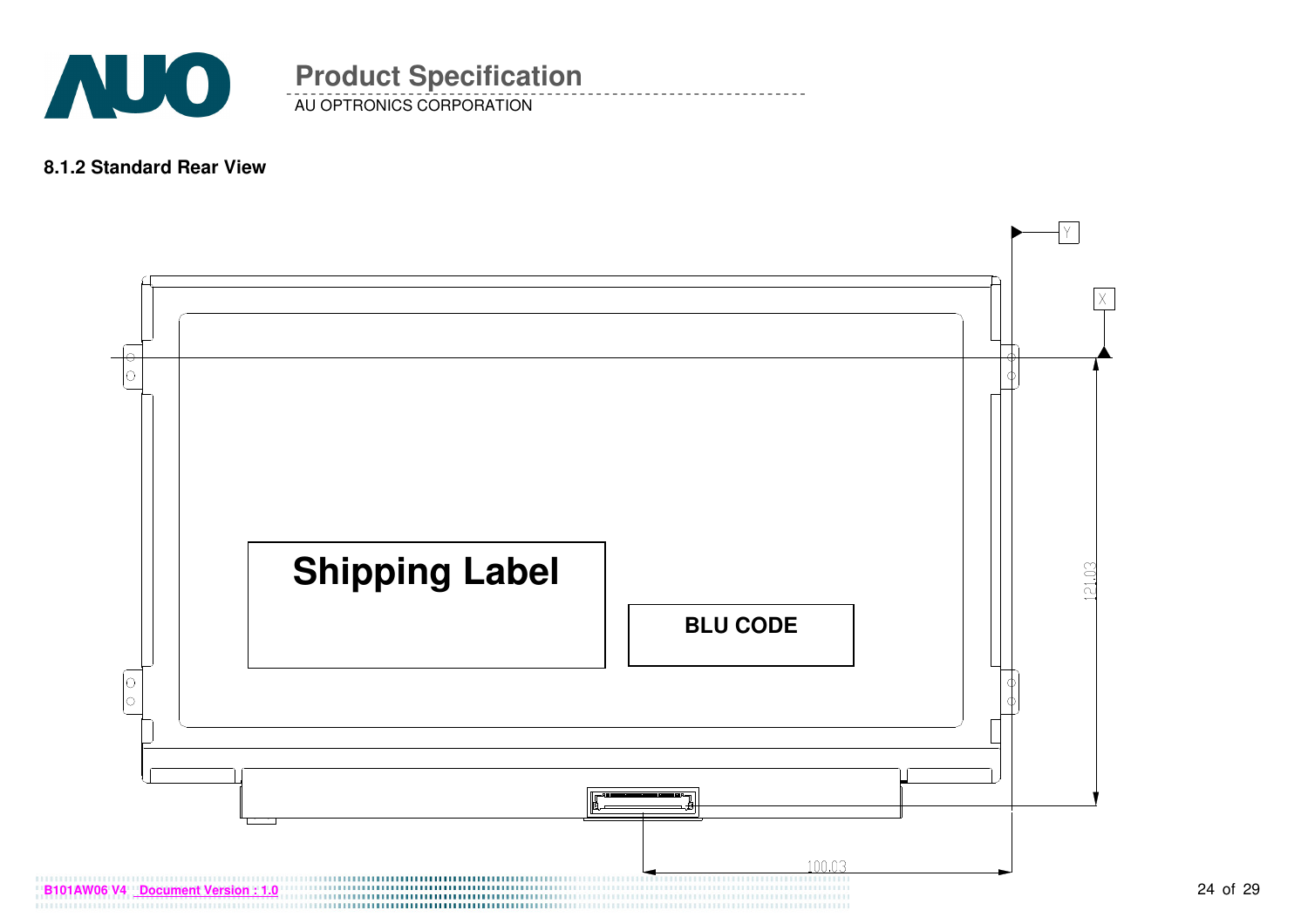

**B101AW06 V4 Document Version : 1.0**

# **Product Specification**

AU OPTRONICS CORPORATION

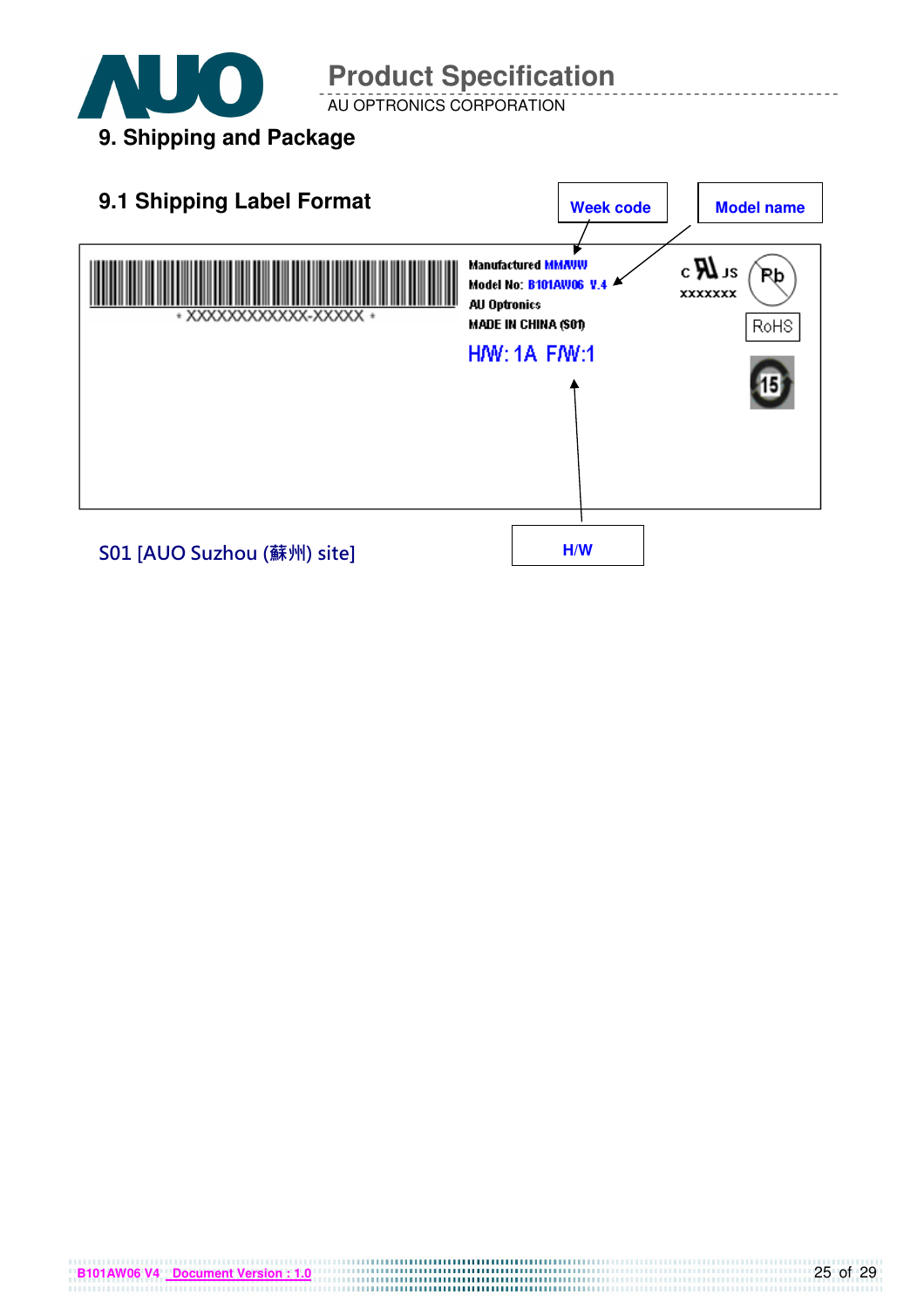

AU OPTRONICS CORPORATION

### **9.2 Carton Package**



# **9.3 Shipping Package of Palletizing Sequence**



**B101AW06 V4** Document Version : 1.0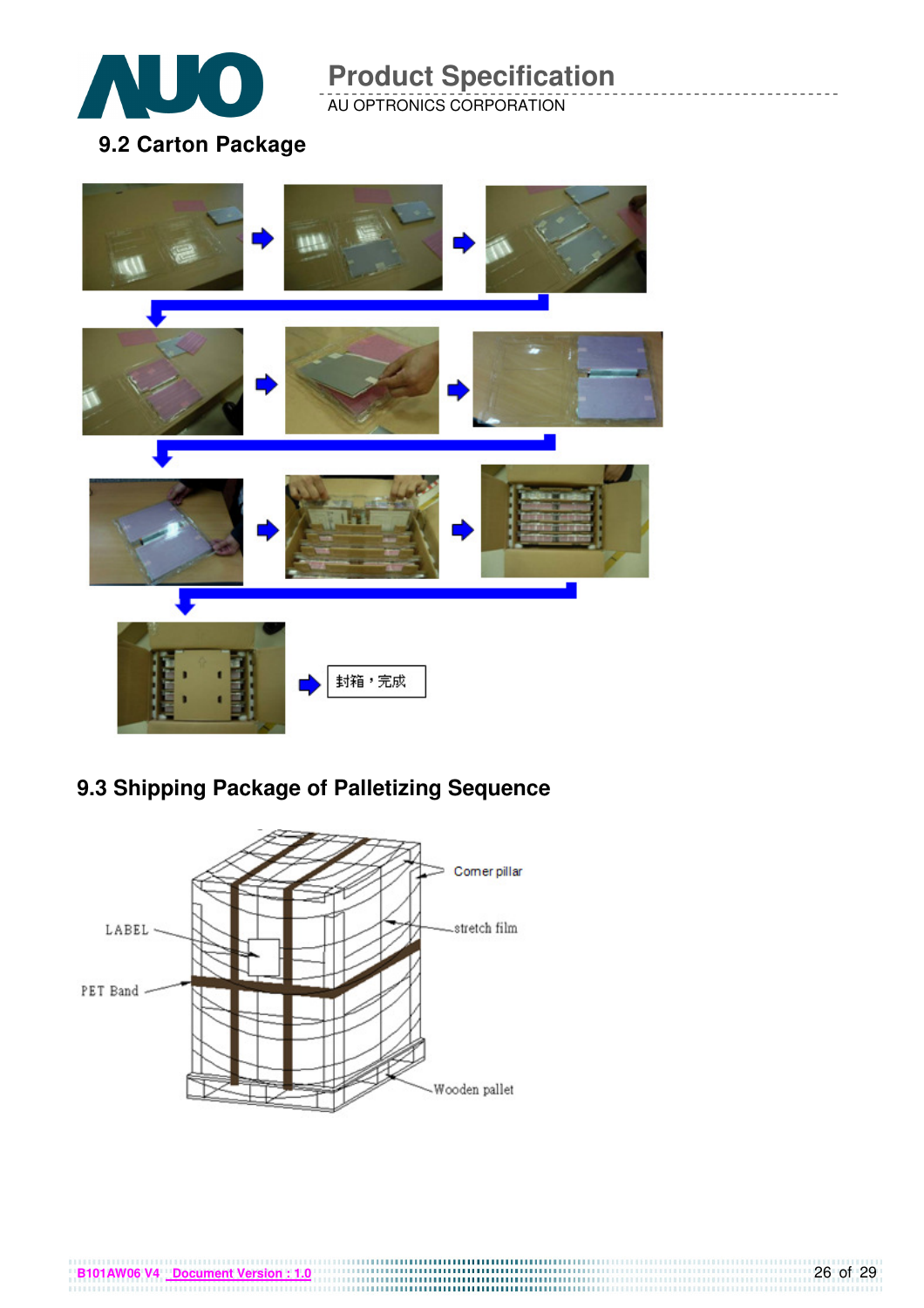

AU OPTRONICS CORPORATION

## **10. Appendix: EDID Description**

| <b>Address</b> | <b>FUNCTION</b>                                       | Value          | Value      | Value       | <b>Note</b> |
|----------------|-------------------------------------------------------|----------------|------------|-------------|-------------|
| <b>HEX</b>     |                                                       | <b>HEX</b>     | <b>BIN</b> | <b>DEC</b>  |             |
| 00             | Header                                                | 00             | 00000000   | $\pmb{0}$   |             |
| 01             |                                                       | FF.            | 11111111   | 255         |             |
| 02             |                                                       | FF             | 11111111   | 255         |             |
| 03             |                                                       | FF             | 11111111   | 255         |             |
| 04             |                                                       | FF             | 11111111   | 255         |             |
| 05             |                                                       | FF             | 11111111   | 255         |             |
| 06             |                                                       | FF             | 11111111   | 255         |             |
| 07             |                                                       | 00             | 00000000   | $\mathbf 0$ |             |
| 08             | EISA Manuf. Code LSB                                  | 06             | 00000110   | 6           |             |
| 09             | Compressed ASCII                                      | AF             | 10101111   | 175         |             |
| 0A             | Product Code                                          | D <sub>2</sub> | 11010010   | 210         |             |
| 0B             | hex, LSB first                                        | 60             | 01100000   | 96          |             |
| 0C             | 32-bit ser #                                          | 00             | 00000000   | 0           |             |
| 0D             |                                                       | 00             | 00000000   | $\pmb{0}$   |             |
| 0E             |                                                       | 00             | 00000000   | $\pmb{0}$   |             |
| 0F             |                                                       | 00             | 00000000   | $\mathbf 0$ |             |
| 10             | Week of manufacture                                   | 00             | 00000000   | 0           |             |
| 11             | Year of manufacture                                   | 13             | 00010011   | 19          |             |
| 12             | EDID Structure Ver.                                   | 01             | 00000001   | 1           |             |
| 13             | EDID revision #                                       | 03             | 00000011   | 3           |             |
| 14             | Video input def. (digital I/P, non-TMDS, CRGB)        | 80             | 10000000   | 128         |             |
| 15             | Max H image size<br>(rounded to cm)                   | 16             | 00010110   | 22          |             |
| 16             | Max V image size (rounded to cm)                      | 0D             | 00001101   | 13          |             |
| 17             | Display Gamma<br>$(=(gamma*100)-100)$                 | 78             | 01111000   | 120         |             |
| 18             | Feature support (no DPMS, Active OFF, RGB, tmg Blk#1) | 0A             | 00001010   | 10          |             |
| 19             | Red/green low bits (Lower 2:2:2:2 bits)               | 15             | 00010101   | 21          |             |
| <b>1A</b>      | Blue/white low bits (Lower 2:2:2:2 bits)              | 85             | 10000101   | 133         |             |
| 1B             | (Upper 8 bits)<br>Red x                               | 97             | 10010111   | 151         |             |
| 1C             | Red y/ highER 8 bits                                  | 58             | 01011000   | 88          |             |
| 1D             | Green x                                               | 53             | 01010011   | 83          |             |
| 1E             | Green y                                               | 8A             | 10001010   | 138         |             |
| 1F             | Blue x                                                | 26             | 00100110   | 38          |             |
| 20             | Blue y                                                | 25             | 00100101   | 37          |             |
| 21             | White x                                               | 50             | 01010000   | 80          |             |
| 22             | White y                                               | 54             | 01010100   | 84          |             |
| 23             | Established timing 1                                  | $00\,$         | 00000000   | $\pmb{0}$   |             |
| 24             | Established timing 2                                  | $00\,$         | 00000000   | $\pmb{0}$   |             |
| 25             | Established timing 3                                  | $00\,$         | 00000000   | $\pmb{0}$   |             |
| 26             | Standard timing #1                                    | 01             | 00000001   | 1           |             |
| 27             |                                                       | 01             | 00000001   | 1           |             |
| 28             | Standard timing #2                                    | 01             | 00000001   | 1           |             |
| 29             |                                                       | 01             | 00000001   | 1           |             |
| 2A             | Standard timing #3                                    | 01             | 00000001   | 1           |             |
| 2B             |                                                       | 01             | 00000001   | 1           |             |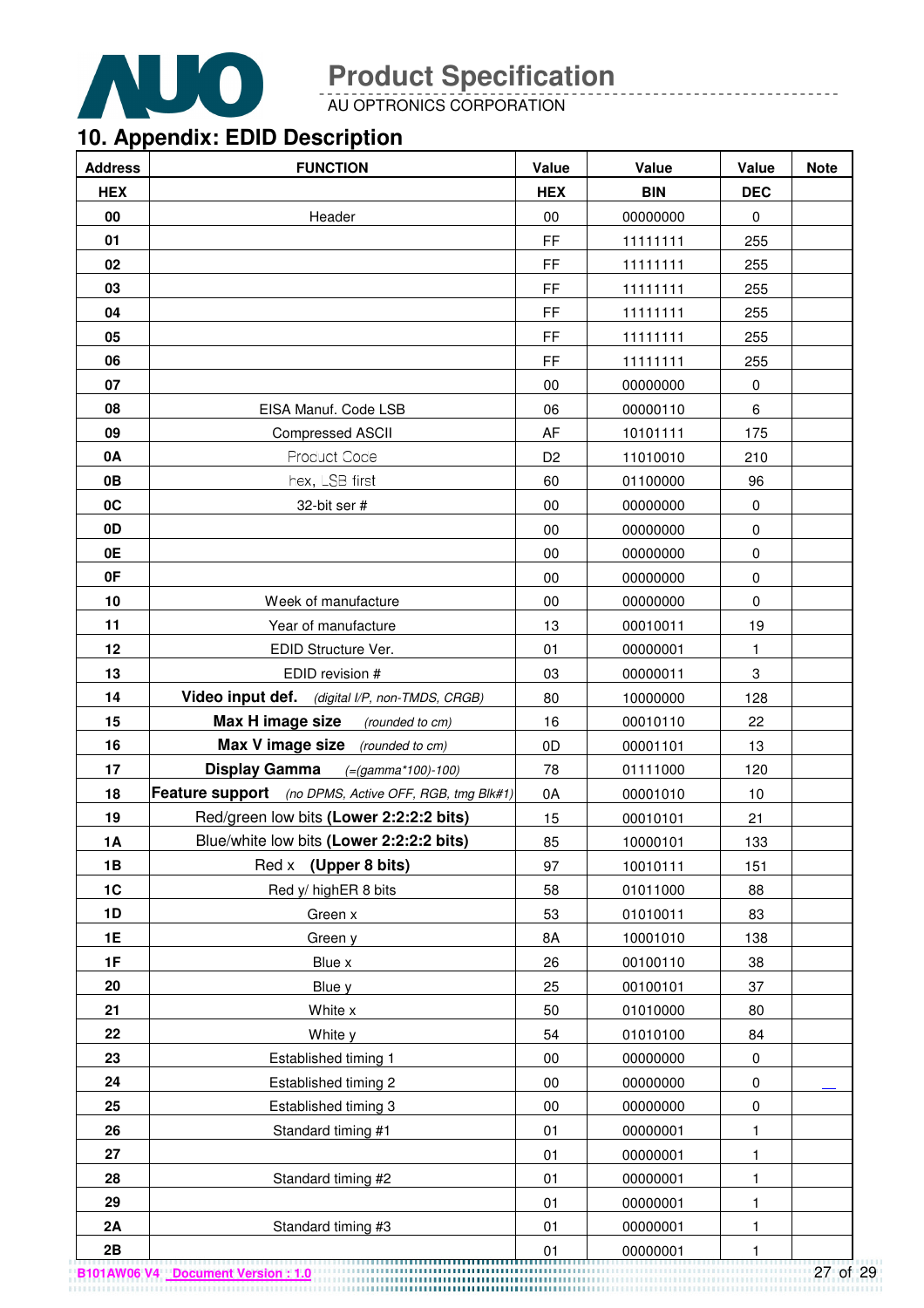

**B101AW06 V4 Document Version : 1.0**

# **Product Specification**

AU OPTRONICS CORPORATION

| 2C        | Standard timing #4                                   | 01 | 00000001 | 1            |  |
|-----------|------------------------------------------------------|----|----------|--------------|--|
| 2D        |                                                      | 01 | 00000001 | $\mathbf{1}$ |  |
| 2E        | Standard timing #5                                   | 01 | 00000001 | 1            |  |
| 2F        |                                                      | 01 | 00000001 | 1            |  |
| 30        | Standard timing #6                                   | 01 | 00000001 | 1            |  |
| 31        |                                                      | 01 | 00000001 | 1            |  |
| 32        | Standard timing #7                                   | 01 | 00000001 | 1            |  |
| 33        |                                                      | 01 | 00000001 | $\mathbf{1}$ |  |
| 34        | Standard timing #8                                   | 01 | 00000001 | $\mathbf{1}$ |  |
| 35        |                                                      | 01 | 00000001 | 1            |  |
| 36        | <b>LSB</b><br>Pixel Clock/10000                      | 74 | 01110100 | 116          |  |
| 37        | <b>USB</b><br>Pixel Clock/10000                      | 13 | 00010011 | 19           |  |
| 38        | Horz active Lower 8bits                              | 00 | 00000000 | $\mathbf 0$  |  |
| 39        | Horz blanking Lower 8bits                            | 3A | 00111010 | 58           |  |
| 3A        | HorzAct:HorzBlnk<br>Upper 4:4 bits                   | 41 | 01000001 | 65           |  |
| 3B        | Vertical Active Lower 8bits                          | 58 | 01011000 | 88           |  |
| 3C        | <b>Vertical Blanking</b><br><b>Lower 8bits</b>       | 14 | 00010100 | 20           |  |
| 3D        | Vert Act: Vertical Blanking<br>(upper 4:4 bit)       | 20 | 00100000 | 32           |  |
| 3E        | HorzSync. Offset                                     | 30 | 00110000 | 48           |  |
| 3F        | HorzSync. Width                                      | 20 | 00100000 | 32           |  |
| 40        | VertSync.Offset: VertSync.Width                      | 26 | 00100110 | 38           |  |
| 41        | Horz‖ Sync Offset/Width Upper 2bits                  | 00 | 00000000 | 0            |  |
| 42        | Horizontal Image Size Lower 8bits                    | DE | 11011110 | 222          |  |
| 43        | Vertical Image Size Lower 8bits                      | 7D | 01111101 | 125          |  |
| 44        | Horizontal & Vertical Image Size (upper 4:4 bits)    | 00 | 00000000 | 0            |  |
| 45        | Horizontal Border (zero for internal LCD)            | 00 | 00000000 | 0            |  |
| 46        | Vertical Border (zero for internal LCD)              | 00 | 00000000 | $\pmb{0}$    |  |
| 47        | Signal (non-intr, norm, no stero, sep sync, neg pol) | 18 | 00011000 | 24           |  |
| 48        | Detailed timing/monitor                              | 00 | 00000000 | $\pmb{0}$    |  |
| 49        | descriptor #2                                        | 00 | 00000000 | 0            |  |
| 4Α        |                                                      | 00 | 00000000 | $\pmb{0}$    |  |
| 4B        |                                                      | 0F | 00001111 | 15           |  |
| 4C        |                                                      | 00 | 00000000 | $\pmb{0}$    |  |
| 4D        |                                                      | 00 | 00000000 | 0            |  |
| 4E        |                                                      | 00 | 00000000 | $\pmb{0}$    |  |
| 4F        |                                                      | 00 | 00000000 | $\pmb{0}$    |  |
| 50        |                                                      | 00 | 00000000 | 0            |  |
| 51        |                                                      | 00 | 00000000 | $\pmb{0}$    |  |
| 52        |                                                      | 00 | 00000000 | $\pmb{0}$    |  |
| 53        |                                                      | 00 | 00000000 | $\pmb{0}$    |  |
| 54        |                                                      | 00 | 00000000 | 0            |  |
| 55        |                                                      | 00 | 00000000 | 0            |  |
| 56        |                                                      | 00 | 00000000 | $\pmb{0}$    |  |
| 57        |                                                      | 00 | 00000000 | $\pmb{0}$    |  |
| 58        |                                                      | 00 | 00000000 | 0            |  |
| 59        |                                                      | 20 | 00100000 | 32           |  |
| <b>5A</b> | Detailed timing/monitor                              | 00 | 00000000 | $\pmb{0}$    |  |